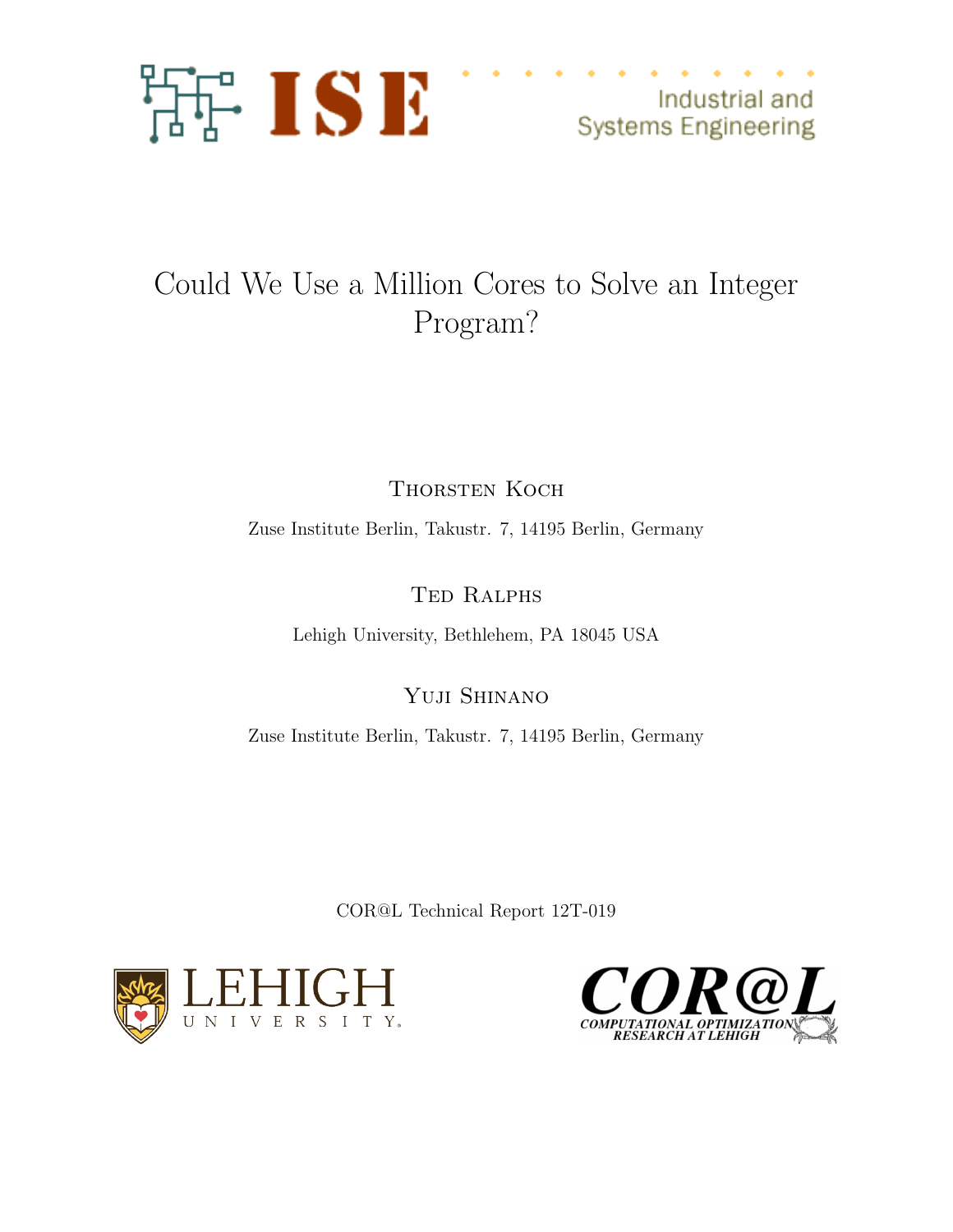# Could We Use a Million Cores to Solve an Integer Program?

Thorsten Koch<sup>\*1</sup>, Ted Ralphs<sup>†2</sup>, and Yuji Shinano<sup>‡3</sup>

<sup>1</sup>Zuse Institute Berlin, Takustr. 7, 14195 Berlin, Germany <sup>2</sup>Lehigh University, Bethlehem, PA 18045 USA <sup>3</sup>Zuse Institute Berlin, Takustr. 7, 14195 Berlin, Germany

June 24, 2012

#### Abstract

Given the steady increase in cores per CPU, it is only a matter of time before supercomputers will have a million or more cores. In this article, we investigate the opportunities and challenges that will arise when trying to utilize this vast computing power to solve a single integer linear optimization problem. We also raise the question of whether best practices in sequential solution of ILPs will be effective in massively parallel environments.

## 1 Introduction

Prediction is very difficult, especially about the future. Niels Bohr

Until about 2006, one could rely on the fact that advances in solver algorithms over time would be augmented by inevitable increases in the speed of the computing cores of central processing units (CPUs). This phenomenon led to two decades of impressive advances in solvers for linear and integer optimization problems [12, 31]. Since then, the single-thread performance of processors has increased only moderately and what meager improvements have occurred are mainly due to improvements in CPUs, such as better instruction processing and larger memory caches. The raw clock speed of general purpose CPUs has stayed more or less constant, topping out at 5 GHz with the IBM Power6 CPU. The increases in clock speed that occurred so reliably for decades have now been replaced by similar increases in the number of processing cores per CPU. Figure 1 summarizes CPU development since 1985. Currently, CPUs with 12 cores are available from AMD and Intel is planning to release specialized CPUs with 50 cores for high-performance computing next year.

Not surprisingly, current trends in supercomputing are focused around the use of ever-increasing numbers of computing cores to achieve increases in overall computing power. Today, the ten fastest machines in the world (as measured by the Linpack benchmark) have 180,000 cores on average and it is likely that a million cores will be available soon. While increased clock speeds contribute

<sup>∗</sup> koch@zib.de

<sup>†</sup> ted@lehigh.edu

<sup>‡</sup> shinano@zib.de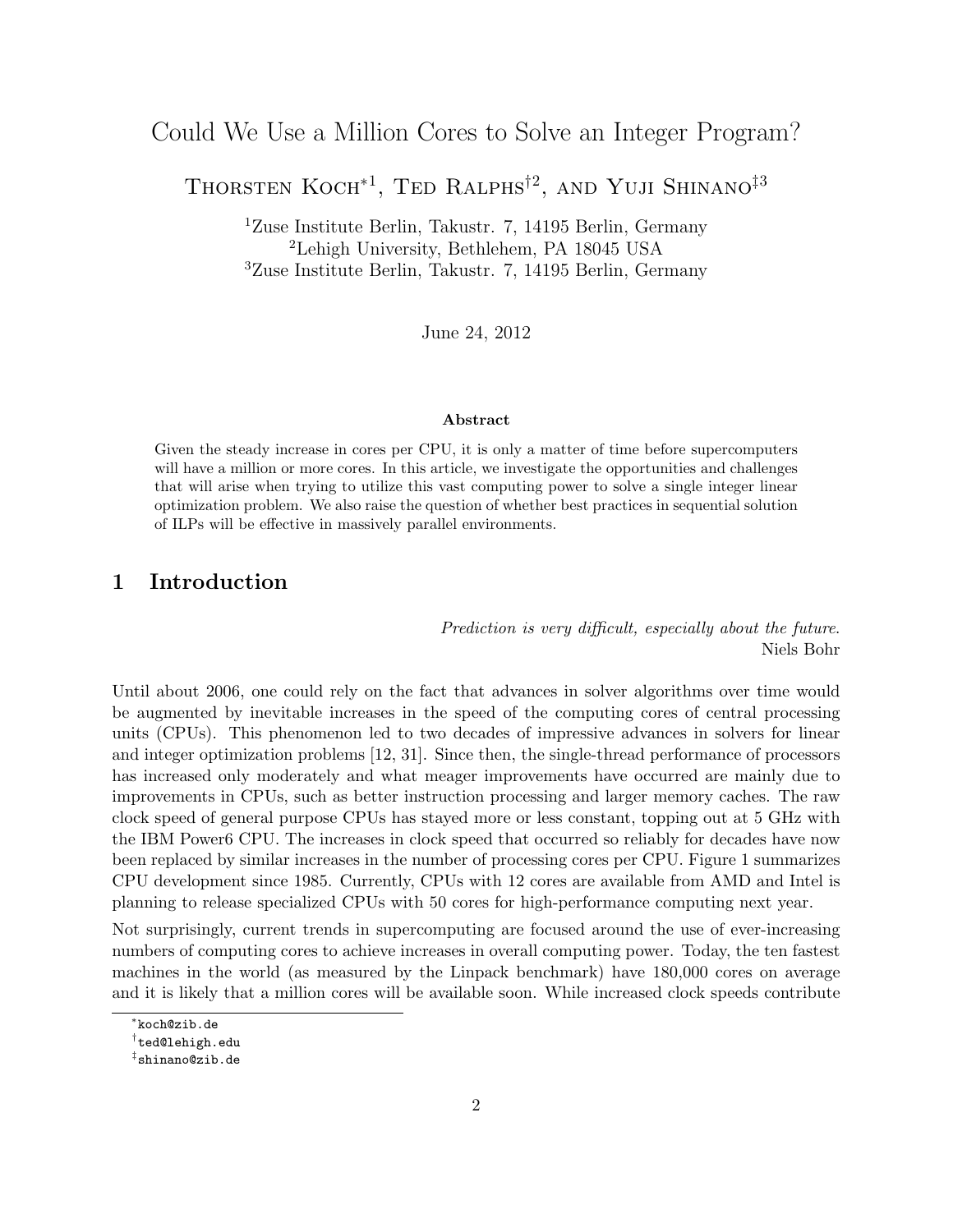

Figure 1: Clock speed and number of cores for Intel processors from the 80386DX in 1985 to the Westmere-EX in 2011

directly to increases in the performance of a solver over time, it is not as clear whether increases in the number of processing cores will be equally beneficial. In general, the challenge of effectively utilizing such complex architectures lies both in dividing the computation into tasks of roughly equal difficulty and in ensuring that the data required to perform each of these task is locally available to the core assigned to perform it. This becomes increasingly challenging as the number of available cores gets larger, especially if the set of tasks is essentially unknown at the outset of the computation.

The natural question that arises is whether and how we can harness such vast computing power to solve difficult optimization problems. In what follows, we address this question with respect to integer linear optimization problems (ILPs), which are optimization problems of the form

$$
\min \{ c^\top x \mid Ax \le b, x \in \mathbb{Z}^n \}
$$

where  $A \in \mathbb{Q}^{m \times n}$ ,  $b \in \mathbb{Q}^m$ , and  $c \in \mathbb{Q}^n$ . Nevertheless, the discussion applies similarly to the solution of a wide range of problem classes for which enumeration algorithms are generally employed.

Why is it important to think now about what we can do with a million cores? After all, such systems are not yet available and may even seem fanciful by today's standards. However, as we argue below, it is not unreasonable to expect million core systems in the relatively near future. Currently, a major milestone anticipated in the development of supercomputers is the development of a so-called Exascale machine. By any forecast, such a machine will employ a million cores or more. A major point of concern regarding future supercomputers is the amount of energy they will consume. The current number one supercomputer, the K computer, requires nearly 10 MW, even though it is considered comparatively energy efficient. Since the amount of energy a CPU needs grows superlinearly with clock speed, one way of reducing power consumption is to trade clock speed for cores, i.e., have more but slower cores. This will amplify the problems we envision in this paper regarding the scaling of ILP algorithms.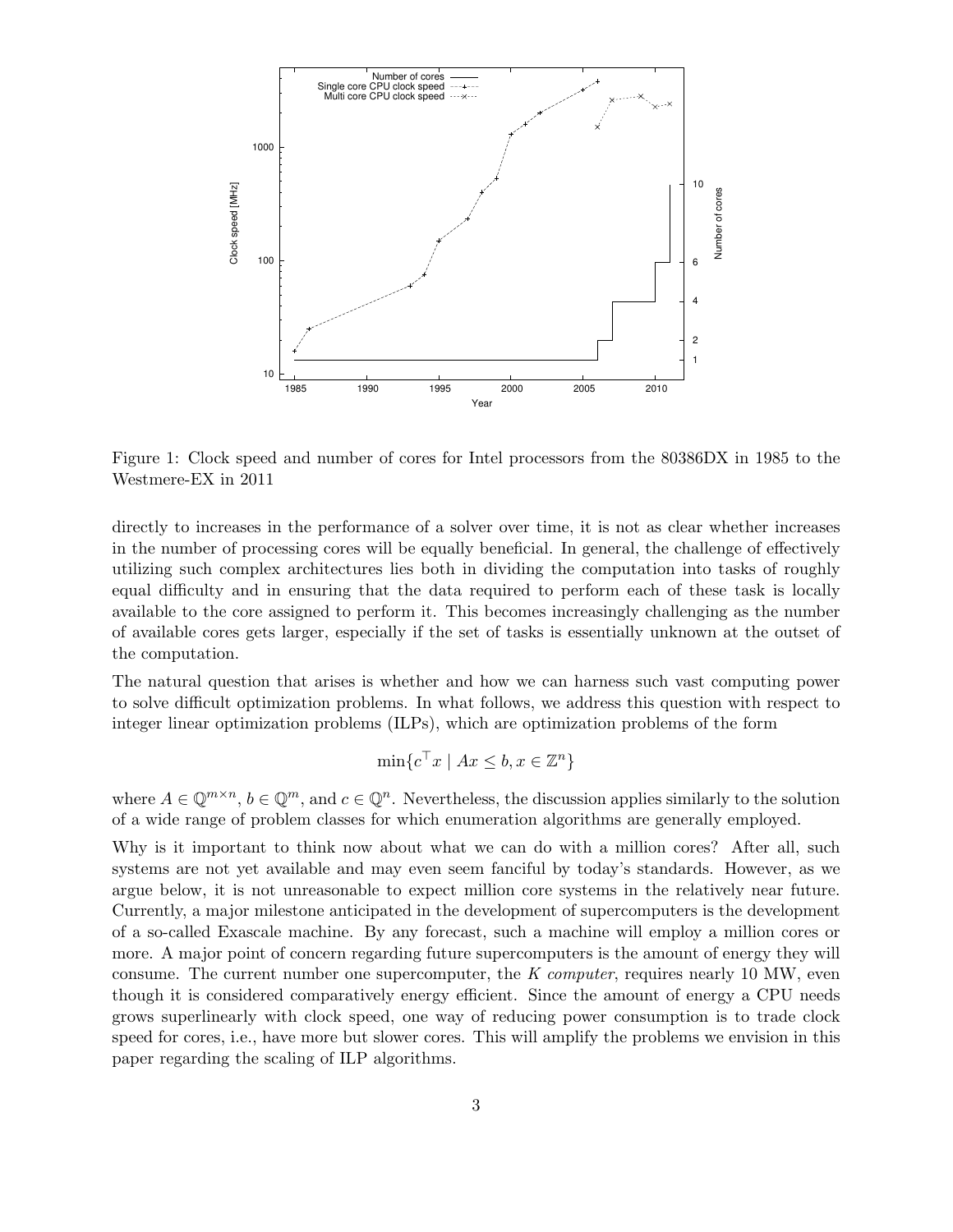As it is generally the case that the power of a supercomputer today will become available in a desktop system within a few years, we may see such computing power and many-core designs on the desktop within a decade. Even if all this were not to come to pass, there are important applications, e.g., infrastructure planning for power, water, and gas networks, where the question is not whether we can solve the associated models at a reasonable cost with current desktop computing technology, but rather whether we can solve them by any means at our disposal.

No matter what the specifics of future computing platforms turn out to be, it is clear that parallel algorithms able to run effectively in massively parallel environments will have to be developed if we expect to continue to see advances in the size and difficulty of the ILPs we can solve. It is therefore important to question what will be different in such an environment. Do the assumptions we normally make about the way an ILP should best be solved hold? It is very likely that this is not the case. We therefore endeavor to undertake this thought experiment as a means to examine what long-held beliefs we might have to abandon in order to achieve efficiency in massively parallel computing environments.

It must be emphasized that what follows is highly speculative and should be viewed with appropriate skepticism. In order to answer the question posed in the title, we make assumptions about the future of both computing and optimization technologies based on our best current understanding of the trends. Performance numbers given in the paper are based on a few preliminary experiments that the authors believe are useful to explain certain trends. These experiments should, however, be questioned, reproduced, and extended before drawing further conclusions.

With respect to solution technologies, we address algorithms that are enumeration based, i.e., explore a search tree via a traditional LP-based branch-and-bound (B&B) algorithm. Many of the ideas we explore here apply to the more broadly defined class of tree search algorithms, which in turn fall into the even broader class of algorithms that take a divide-and-conquer approach, recursively dividing the problem domain to obtain subproblems that can be solved (more or less) independently of each other. Although such algorithms appear to be "embarrassingly parallel," this appearance is deceiving because the question of how to effectively divide the search space is provably difficult in itself (see [35]) and must be answered as the solution process evolves. We primarily address algorithms that derive bounds on subproblems by solving relaxations of the original ILP that are (continuous) linear optimization problems (LPs) obtained by dropping the integrality requirements on the variables. These relaxations are typically augmented by dynamically generated valid inequalities (see, e.g., [48, 2] for details regarding general ILP solving and [51, 47, 6, 43] for distributed memory solution techniques).

The above assumptions and the setting we consider mean that the processing of individual subproblems in the search tree is non-trivial. The complexity of these computations as atomic units has been growing steadily over time as more sophisticated (and time-consuming) methods of computing bounds are developed. Investigation of so-called branch-and-cut algorithms (see, e.g., [24, 41]) has lead to a tremendous reduction in the size of the search tree needed to solve a given instance, leading to substantial reductions in the time required to solve instances on a *sequential* computing platform. In fact, it is now often possible to solve ILPs without any enumeration at all. Unfortunately, although this leads to big improvements in computation time on sequential computing platforms, it confounds efforts to parallelize computations in the most straightforward way on parallel computing platforms. All of this makes it necessary to consider methods of parallelizing the computations undertaken in processing an individual node in the search tree, which is a challenging problem in its own right. In Section 7, we address methods for parallelizing the solution of the LP relaxation, which seems the most promising approach to this at present.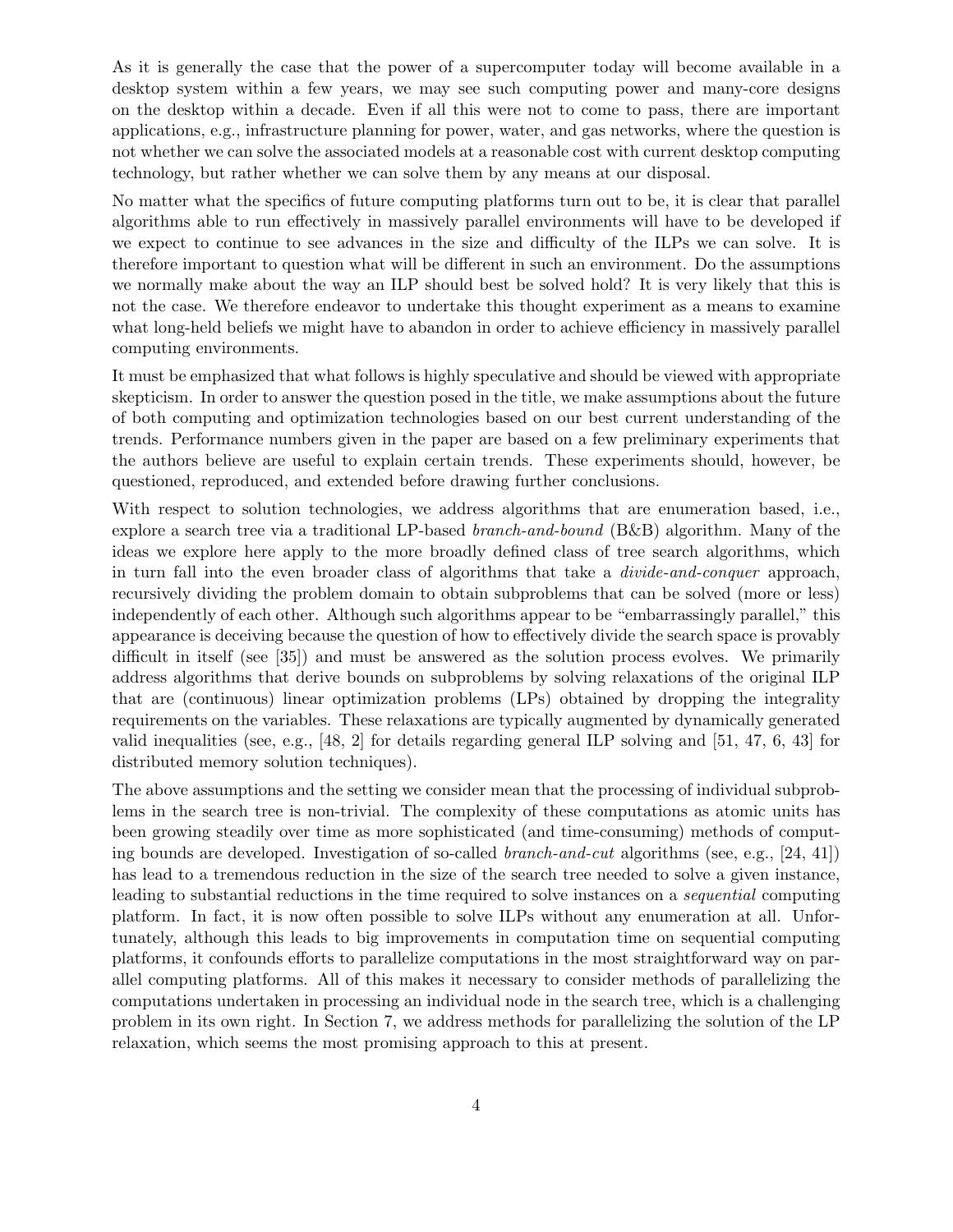Our main purpose in making these assumptions is not to lend credence to the de facto direction in which efforts to parallelize solution algorithms have so far gone, but to evaluate whether this direction is sustainable and if parallelized versions of our current state-of-the-art algorithms will scale to a machine with a million cores. We will not investigate the question of whether a different methodology for solving ILPs should be used. So far, despite considerable research, there is no promising alternative algorithm known to the authors. There are many ideas one could try, e.g., basis reduction [18] or primal methods [1], but it appears unlikely any of these will be an improvement in the general case, though it is entirely possible that some alternative that is more effective in a parallel setting will eventually emerge. One direction that seems promising, but that we do not consider here, is the use of decomposition algorithms for parallelization of the bounding operation of individual search tree nodes, such as in [22]. These have been shown to be highly effective for certain specialized applications.

With respect to computing technologies, we assume that the trends observed in the last five years will continue. For the purposes of describing a future million-core system, the word *core* will be used to denote the part of a CPU that executes single sequences of instructions and the word thread to denote a sequential program consisting of such a set of instructions. A parallel program will be taken to consist of a set of threads executing simultaneously either (1) on multiple cores of the same CPU, (2) on multiple cores of different CPUs sharing a memory space (shared memory execution), or (3) on multiple cores of different CPUs that may or may not share memory (*distributed memory* execution). We assume that each core executes a single thread, so that there are never more threads than cores (though there might be more cores than threads). For the foreseeable future, we assume that computers having a million cores will necessarily use distributed memory with the overall system consisting of clusters of processing elements (PE). We define a PE loosely as one shared memory node within this distributed system. One PE might have one or more CPUs, with each CPU having several cores. More details on what such a system might look like are given in Section 3.

## 2 Solvability of ILPs

Before we address the question of which ILPs might be tackled effectively in parallel with multiple cores, we first examine the reasons why ILPs cannot be solved by today's solvers using a sequential algorithm (see also [13]).

1. Weak formulation. Because the solution space of an ILP is defined implicitly as the integer points inside a given polyhedron, the same ILP can have a wide variety of alternative formulations. The specific formulation chosen has a strong influence on the difficulty of solving the problem. The "strength" of the formulation is usually measured by how close the bound obtained from solving the LP relaxation is to the optimal solution value. If the bound obtained from the LP relaxation is far from the optimum value of the ILP, it is likely that a large enumeration tree will be needed to solve the problem. Another reason why a particular formulation may be ineffective is the presence of symmetry in the solution space, i.e., many equivalent solutions of similar cost, again requiring substantial amounts of enumeration [9, 37].

Weak models can arise due to "improper" modeling on the part of the user, but there are cases in which no better model is known. In some such cases, the solver may actually be capable of automatically reformulating, but often, an improved starting formulation is necessary to overcome this difficulty. Note that just because a formulation produces poor bounds does not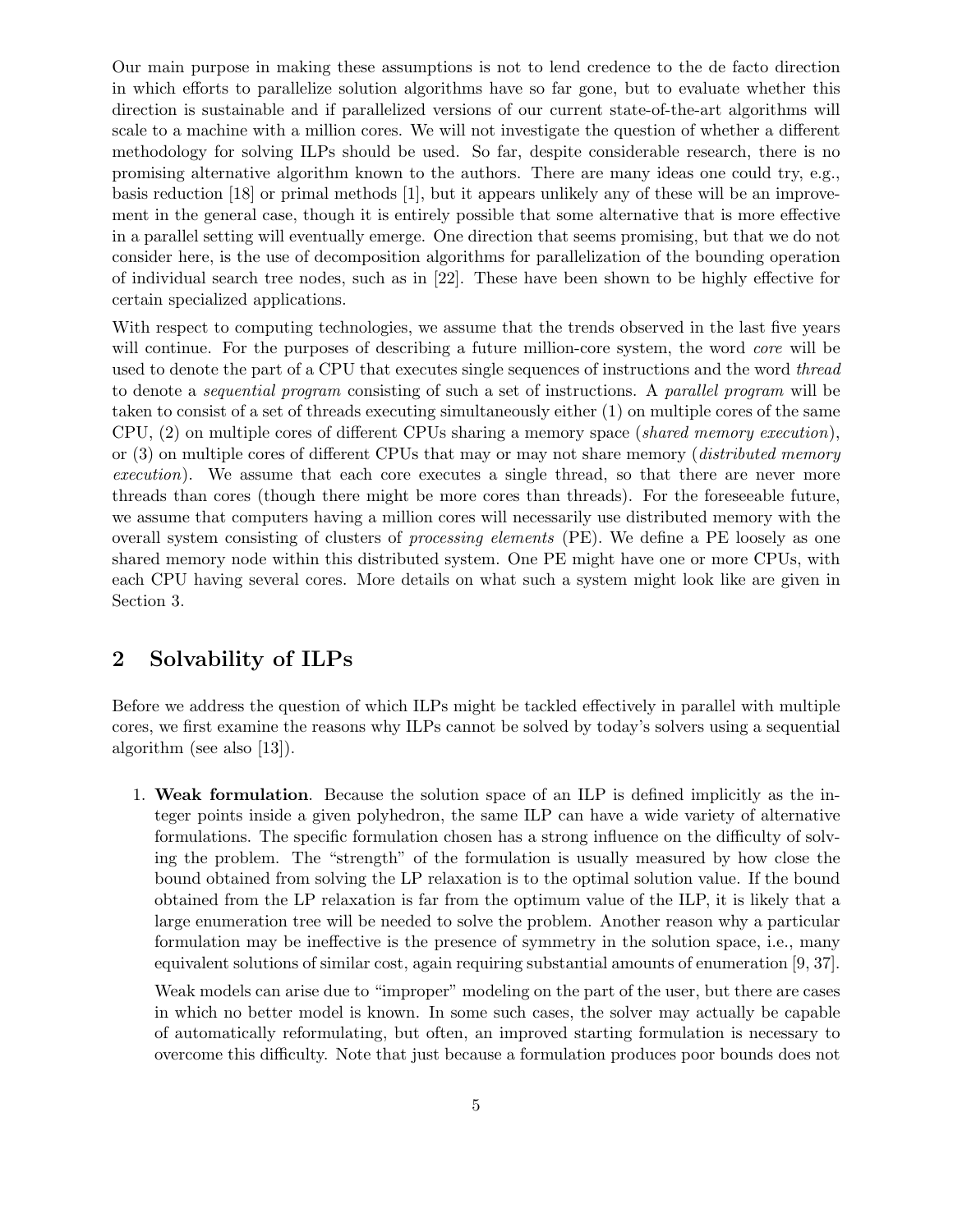mean the optimal solution will be difficult to find. In many cases, the optimal solution can be easily produced—it is proving optimality that is difficult (see Section 6.1). Empirically, it can be often observed that in case of weak formulations the branch-and-bound procedure becomes quite ineffective, producing search trees large enough the addition of more computing resources has little effect.

- 2. Poor numerical conditioning. Poor numerical conditioning means that because of the specific structure of the matrix describing the instance, an accurate solution to the LP relaxation may not be easily obtained, given the limited numerical precision of current CPUs. Typically, this must be addressed with either an improved model or a more robust solution technique. For instance, one might use a so-called "exact" solver employing rational arithmetic [17]. An easier-to-implement alternative would be to use additional branching to increase precision at the expense of increasing the size of the search tree (see item 4). It is also possible to improve the situation (possibly with hardware) by the use of quad-precision floating point arithmetic, but this will also increase the computational burden (see item 5).
- 3. Difficult-to-find primal solutions. In some cases, the structure of a particular problem makes it difficult even to find a *feasible* solution, let alone an optimal one. This can arise simply because very few such solutions exist, i.e., the effective feasible region is small (and unknown). Simply through brute force enumeration, we anticipate that more cores are likely to be helpful in this case. Nevertheless, there is some empirical evidence that failure to find the primal solution is seldom the reason for not being able to solve an ILP. In contrast to the case of weak formulation, finding a dual bound equal to the optimal value may be easy in this case (see Section 6.1), though solving the problem is not.
- 4. Large enumeration trees. Any of the above phenomena could contribute to the generation of large enumeration trees that would simply take too long to explore sequentially. In such cases, the ability to evaluate more B&B nodes clearly helps, as long as the tree is balanced enough to effectively divide the computation.
- 5. Long node processing times. Typically, this situation arises either because solving the initial LP relaxation is difficult or because reoptimization (solving subsequent LP relaxations from a warm start) is not efficient. It may also arise due to excessive time spent generating valid inequalities or an excessive number of inequalities generated. In the absence of a better way to solve the linear relaxations, we expect that this can be resolved through the employment of additional cores.
- 6. Model is too big. If there is not enough memory to solve the LP relaxation of the model on a single PE, solution is impossible with most modern solvers. We investigate whether a distributed computing approach can overcome this challenge in Section 7.

In this paper, we focus primarily on showing how using more cores may help for items 4, 5, and 6 above, though, as we already noted, the ability to deal with these cases may also be of indirect benefit in other cases.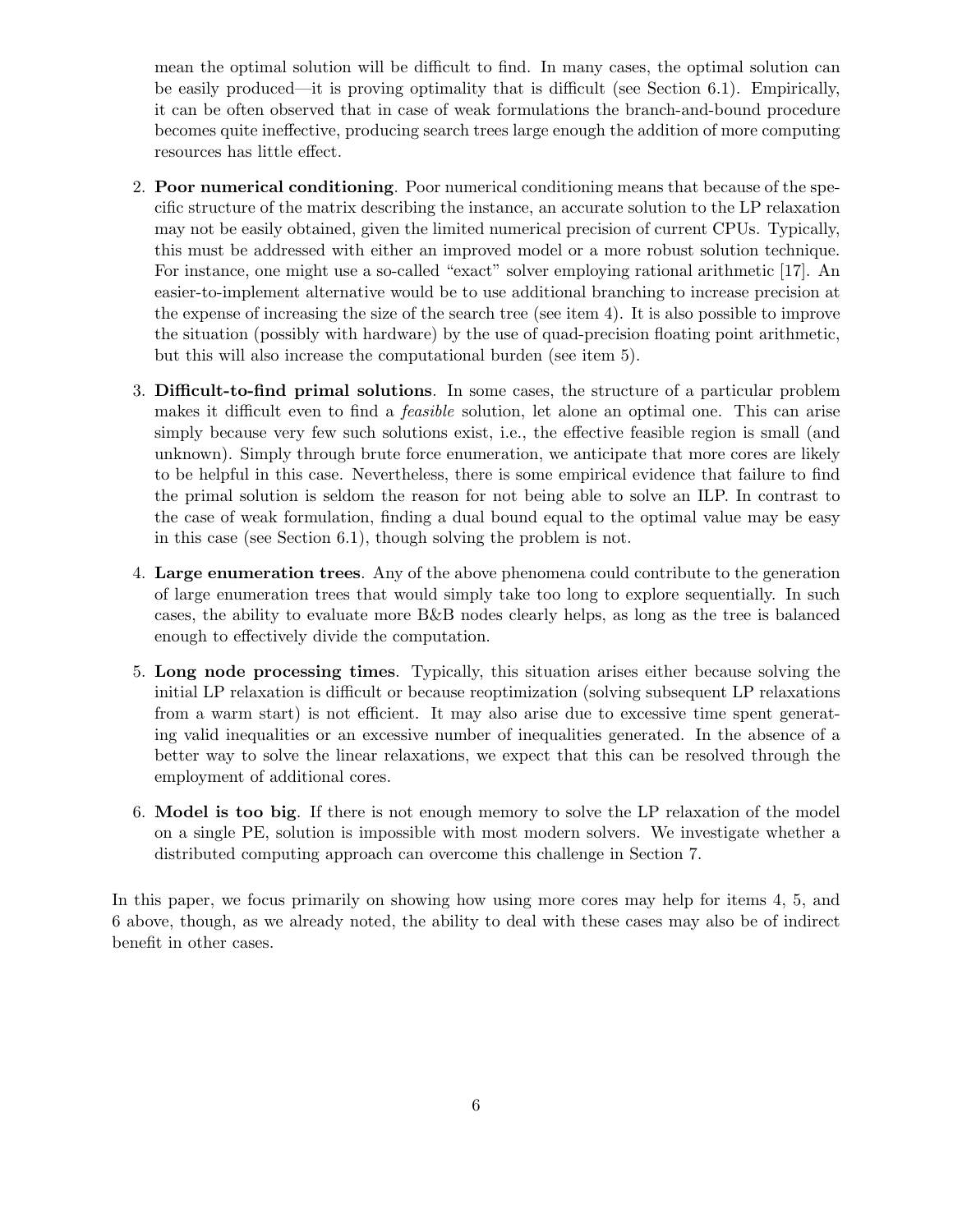|                | $\mu$ and $\mu$ . Topoop has as of sume 2011 | Build | Total   | <b>CPU</b>         |      | Cores |
|----------------|----------------------------------------------|-------|---------|--------------------|------|-------|
| $^{\#}$        | Computer                                     | Year  | Cores   | Family             | GHz  | ′CPU  |
|                | K computer                                   | 2011  | 548,352 | Sparc              | 2,00 | 8     |
| $\overline{2}$ | NUDT TH MPP                                  | 2010  | 186,368 | EM64T              | 2,93 | 6     |
| 3              | Cray XT5-HE                                  | 2009  | 224,162 | x86_64             | 2,60 | 6     |
| 4              | Dawning TC3600 Blade                         | 2010  | 120,640 | EM64T              | 2,66 | 6     |
| 5              | HP ProLiant SL390s                           | 2010  | 73,278  | EM64T              | 2,93 | 6     |
| 6              | Cray XE <sub>6</sub>                         | 2011  | 142,272 | x86 <sub>-64</sub> | 2,40 | 8     |
| 7              | SGI Altix ICE 8200EX/8400EX                  | 2011  | 111,104 | EM64T              | 3,00 | 4     |
| 8              | Cray XE6                                     | 2010  | 153,408 | x86 <sub>-64</sub> | 2,10 | 12    |
| 9              | Bullx super-node S6010/S6030                 | 2010  | 138,368 | EM64T              | 2,26 | 8     |
| 10             | BladeCenter QS22/LS21 Cluster                | 2009  | 122,400 | Power              | 3,20 | 9     |

Table 1: Top500 list as of June 2011

## 3 A Million Core System

A supercomputer is a machine for turning a compute-bound problem into an I/O-bound problem. Ken Batcher

As we briefly discussed in Section 1, we expect future systems to be composed, loosely speaking, of clusters of PEs. Table 1 shows the top ten systems on the June  $2011$  Top500 list<sup>1</sup>, all of which fit this description of a supercomputer. If we assume the availability of 32 core CPUs in the near future and further assume four CPUs per PE, then each PE will have about 128 cores with a single shared memory space. A cluster consisting of 8,000 of these PEs would have a million cores. Comparing these numbers to the K computer, which has eight cores per CPU, four CPUs per PE, and 17,136 PEs, it is easy to argue that once 32 core CPUs are available, systems with one million cores will quickly become standard in supercomputing.

An important overarching trend in the current evolution of computing technology is the everincreasing complexity of the so-called *memory hierarchy*. The challenge of parallel computing can be viewed at a high level as the challenge of having the data required for computations in the right place at the right time. From the local viewpoint of a single core, the global store of problem data can be divided into classes according to the length of time it will take to access it. Data in the L1 cache attached directly to the core can be accessed quickly, whereas data stored in higher levels of cache, in local memory attached to the core, in local memory attached to other cores, and finally on other PEs can only be accessed at the cost of increasingly higher retrieval times (known as latency), as shown in Table 2. As computing devices grow more complex and the memory hierarchy gains more levels, the problem of where to store data for effective computation will continue to grow ever more complex [49].

We envision two basic alternatives with respect to the above basic design for tomorrow's supercomputers. The first is specialty machines like IBM's BlueGene and the second is large aggregations of "commodity" PCs. For specialty machines, the number of cores per PE will likely be much higher than what was described above, while the memory per core will be less. Such machines will also likely have extremely fast interconnect and thus low latency (compressed memory hierarchy). For

 $1$ www.top500.org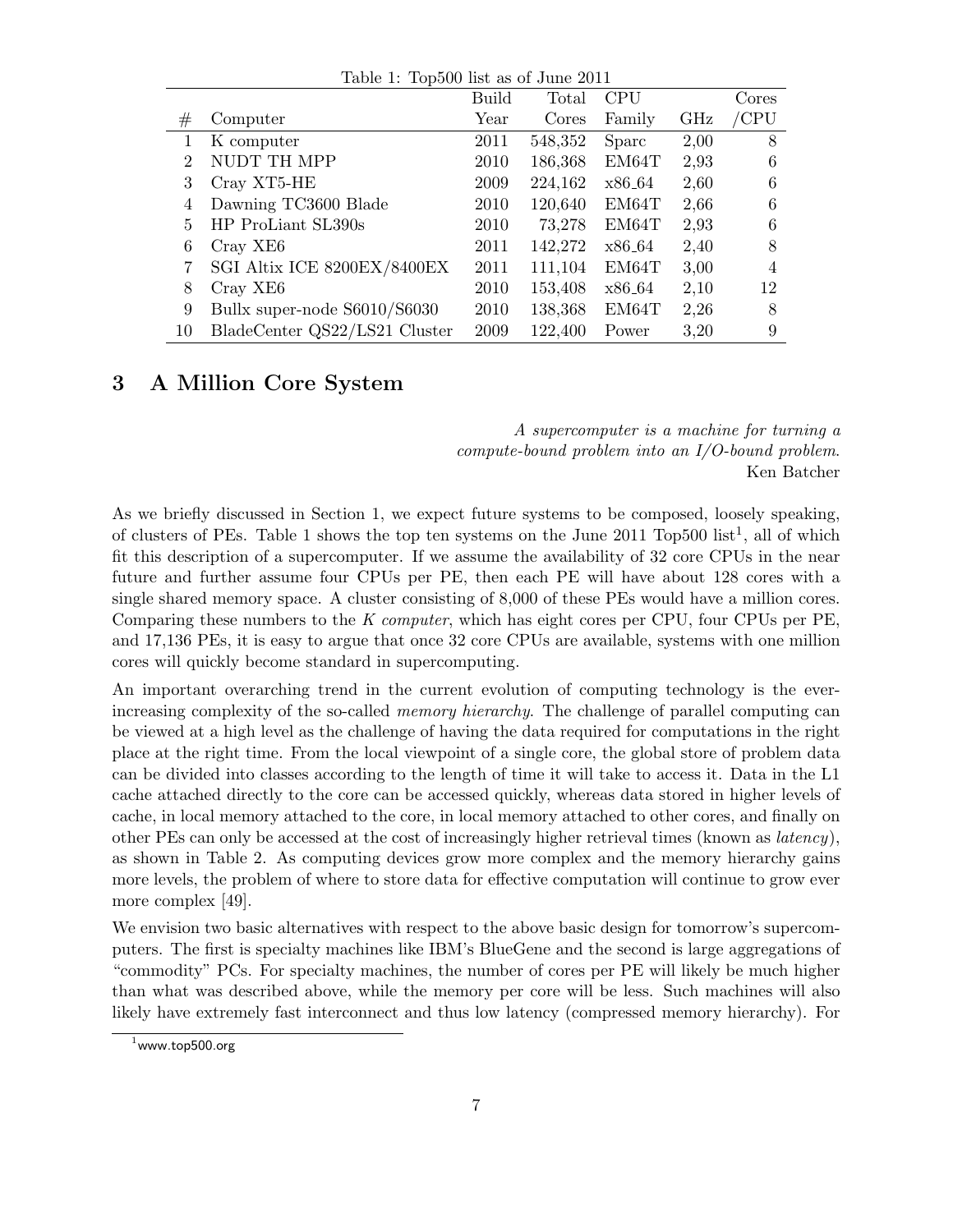| Table 2: Relative Memory Latency, [33, 42] |                    |  |  |  |
|--------------------------------------------|--------------------|--|--|--|
| Data Hierarchy                             | Normalized Latency |  |  |  |
| Layer                                      | Access Times       |  |  |  |
| L1 Cache                                   | $1\times$          |  |  |  |
| L <sub>2</sub> Cache                       | $4\times$          |  |  |  |
| L3 Cache                                   | $16\times$         |  |  |  |
| Local / Remote Memory                      | $50 - 700 \times$  |  |  |  |
| Network                                    | $>1,000\times$     |  |  |  |
| Disk                                       | $>3,000,000\times$ |  |  |  |

aggregations of PCs, one might expect something more like 64 cores per PE, in which case one would need about 16,000 PEs and a massive amount of electric power to get a million cores. These details do not substantially change the broad conclusions drawn in what follows.

The K computer has 2 GB of memory per core, while contemporary PCs have anywhere from 2 to 16 GB of memory per core. Assuming 4 GB of memory per core for the million core machine, we would have 512 GB per PE, resulting in four petabytes of memory for the machine in total. It seems reasonable to further assume that, compared to today's computers:

- the total memory of the system will increase;
- the memory per PE will also increase; but
- the memory per core will rather decrease.

We note that with such a system, reliability becomes a serious issue. According to [46], memory errors are correlated with the number of memory modules installed, but not with the number of bits. Nevertheless, the authors write that "Uncorrectable errors of 0.22% per DIMM per year make a crash-tolerant application layer indispensable for large-scale server farms." In practice, it can be observed that the number of failures depends on the number of components, e.g., DIMMs, CPUs, disks, and not on the capacity, e.g., bits, cores, bytes, of those components. Since the increase in capacity is coming primarily from increased integration, e.g., more bits per DIMM, more cores per CPU, more bytes per disk, there is hope that the reliability of these systems will stay somewhat constant over time. Nevertheless, for high-end systems, reliability tends to be a problem.

For the following analysis, we assume that the system is built using general-purpose CPUs. The reason for this assumption is the observation that the properties of CPUs and GPUs are converging over time. CPUs are continuing to get more cores, as evidenced by Intel's announced Knight's Corner CPU with approximately 60 general-purpose cores, each with four fold hyper-threading and AVX vector extensions. On the other hand, each new generation of GPUs has allowed a more flexible programming model and has incorporated features previously belonging only to CPUs. Nvida is marketing the Tesla accelerator as the first General Purpose GPU and has implemented double precision floating point operations. Finally, regarding the operations that are needed for implementing an ILP solver, no efficient GPU acceleration capability is currently known.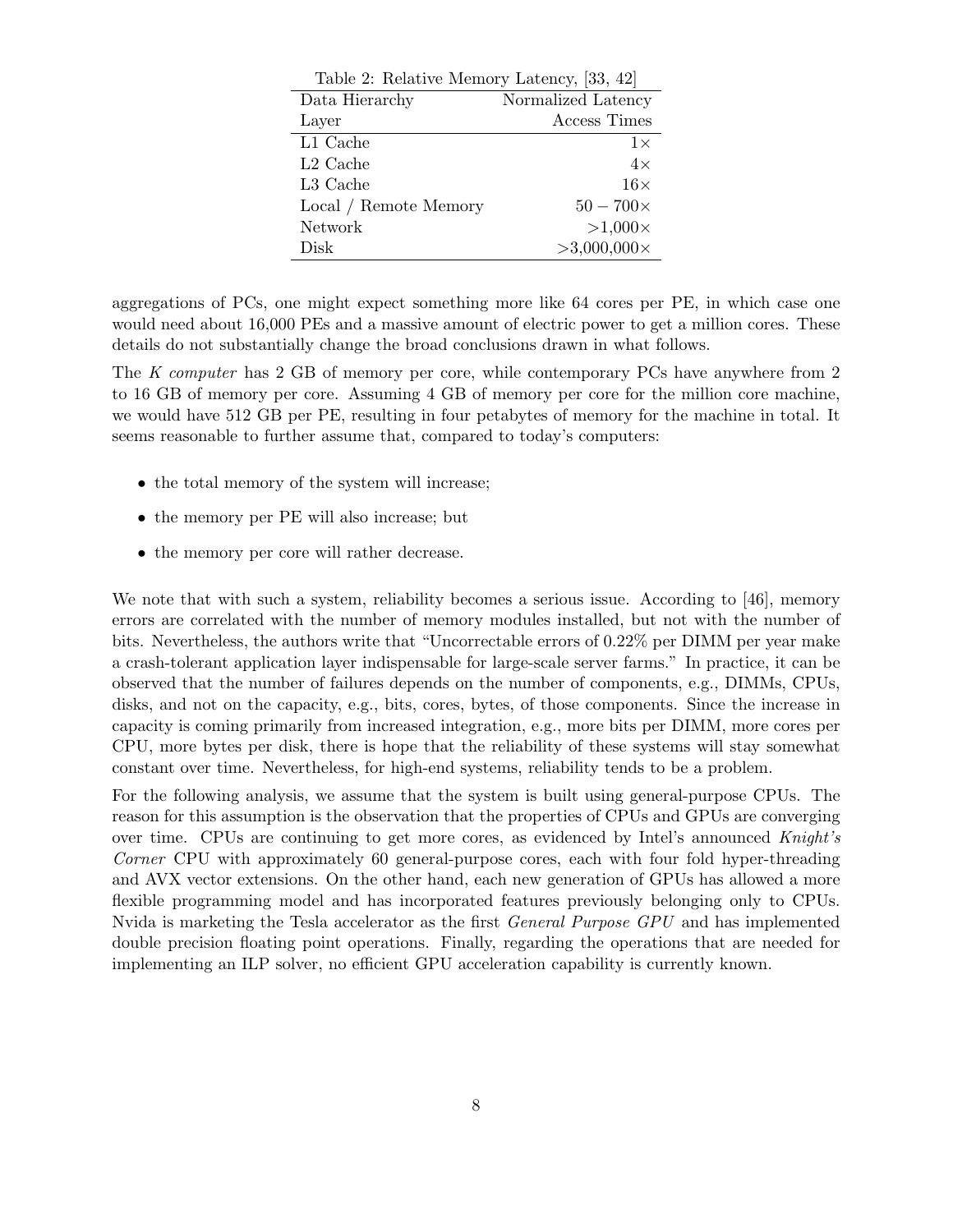## 4 Benchmarking

An important question that must be addressed in order to perform meaningful experiments with large parallel systems is how to measure performance. Even in determining a proper experimental set-up, there are a number of challenges to be faced, as we detail below.

#### 4.1 Traditional Measures of Performance

Generally speaking, the question to be answered with respect to a parallel algorithm running on a given parallel system is whether it "scales," i.e., is able to take advantage of increased resources such as cores and memory. The most commonly used measure of scalability is the *efficiency*, which is an intuitive and simple measure that focuses on the effect of using more cores, assumed to be the bottleneck resource, to perform a fixed computational task (e.g., solve a given optimization problem). The efficiency of a parallel program running on N threads is computed as

$$
E_N := (T_0/T_N)/N,
$$

with  $T_0$  being the sequential running time and  $T_N$  being the parallel running time with N threads. Generally speaking, the efficiency attempts to measure the fraction of work done by the parallel algorithm that could be considered "useful." An algorithm that scales perfectly on a given system would have an efficiency of  $E<sub>N</sub> = 1$  for all N. A related measure is the speed-up, which is simply

$$
S_N:=NE_N.
$$

Reasons for a loss of efficiency as the number of threads is increased can generally be grouped into the following categories.

- *Communication overhead:* Computation time spent sending and receiving information, including time spent inserting information into the send buffer and reading it from the receive buffer. This is to be differentiated from time spent waiting for access to information or for data to be transferred from a remote location.
- Idle time (ramp-up/ramp-down): Time spent waiting for initial tasks to be allocated or waiting for termination at the end of the algorithm. The ramp-up phase includes inherently sequential parts of the algorithm, such as time spent reading in the problem, processing the root node, etc., but also the time until enough B&B nodes are created to utilize all available cores. The ramp-up and ramp-down time is highly influenced by the shape of the search tree. If the tree is "well balanced" and "wide" (versus deep), then ramp-up time will be minimized.
- Idle time (latency/contention/starvation): Time spent waiting for data to be moved from where it is currently stored to where it is needed. This can include time waiting to access local memory due to contention with other threads, time spent waiting for a response from a remote thread either due to inherent latency or because the remote thread is performing other tasks and cannot respond, and even time spent waiting for memory to be allocated to allow for the storage of locally generated data.
- Performance of redundant work: Time spent performing work (other than communication overhead) that would not have been performed in the sequential algorithm. This includes the evaluation of nodes that would not have been evaluated with fewer threads. The primary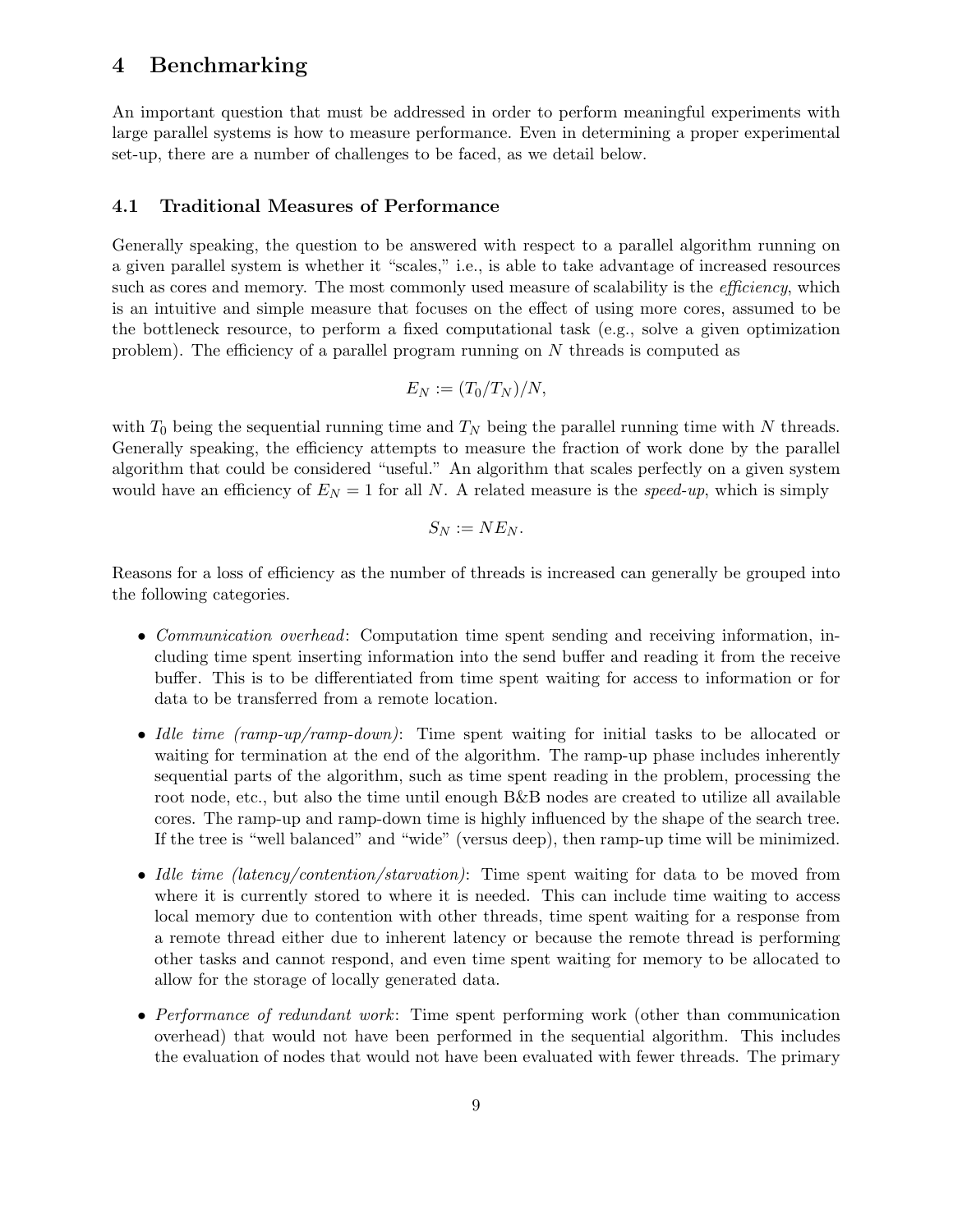reason for the occurrence of redundant work is differences in the order in which the search tree nodes are explored. In general, one can expect that the performance of redundant work will increase when parallelizing the computation, since information that would have been used to avoid the enumeration of certain parts of the search space may not yet have been available (locally) at the time the enumeration took place in the parallel algorithm. However, it is entirely possible that the parallel algorithm will explore fewer nodes in some cases.

The degree to which we can control/limit the impact of these sources of overhead determines the efficiency of the algorithm.

#### 4.2 Measures of Performance for Branch and Bound

Although efficiency is a commonly quoted measure of performance, it is not ideal in this setting for a number of reasons. First, it assumes the use of a fixed test set on which the algorithm can be run to completion on a single thread. For a million core system, we do not expect problems that can be solved in a reasonable amount of sequential computing time to be of much interest. It is of course possible to measure efficiency with respect to a different baseline number of threads, but even this may not be practical with a million core system where running times may be limited. A second difficulty with efficiency as a measure is that it only takes into account increases in the number of cores, whereas increases in memory may be equally important. We argue in Section 7 that memory may become more of a bottleneck resource than cores. In [32], an alternative measure of scalability called the iso-efficiency function was introduced that measures the rate at which the problem size has to be increased with respect to the number of processors in order to maintain a fixed efficiency. This measure is also problematic, since size does not correlate well with difficulty in the case of ILPs, which makes choosing a test set even more challenging. Clearly, more effort is needed to develop coherent performance measures for this type of computation.

In the analysis below, we consider alternative measures of performance that provide a good indication of parallel performance in practice and do not require extensive testing with varying numbers of cores. These measure are based on the principle that the running time of a branch-and-bound algorithm is simply the product of the number of search tree nodes required to be processed (the size of the search tree overall) with the throughput rate, i.e., the number of search tree nodes processed per second per core. If both the size of the tree and the throughput remain constant as the number of cores is scaled up, then the result will be perfect efficiency. If efficiency drops, then it must be that either the size of the tree has increased (i.e., redundant work is being performed) or the throughput rate has dropped due to slowdowns resulting from any of the effects discussed in the previous section.

#### 4.3 Sources of Variability

Unfortunately, even with the use of sensible measures of performance, rigorous experimentation on the scale we are proposing here is still extremely difficult due to the high variability experienced in execution of the solver, even when running on the same platform and solving the same problem. There are two main reasons for this variability: (1) lack of consistency in running times of single threads due to hardware effects and (2) lack of determinism in the order of execution of instructions with multiple threads. We examine each of these below.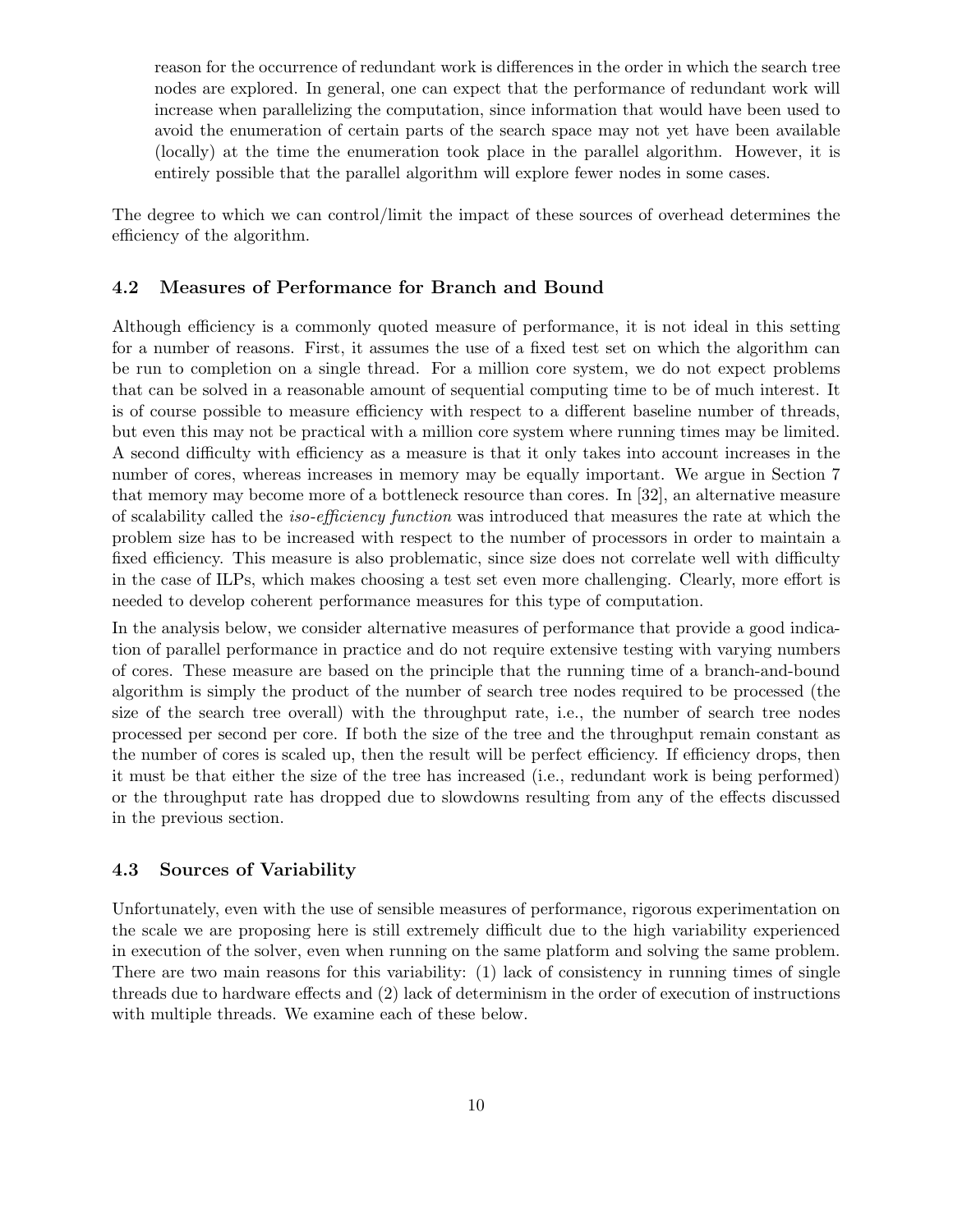Variability in Execution Time. In trying to improve the performance of a single CPU without increasing the clock speed, chip manufacturers have introduced some techniques that make it inherently difficult to measure performance consistently.

To begin with, all current multi-CPU systems employ cache coherent non uniform memory access (ccNUMA), which means that depending on where the specific memory to be accessed is located, the access time might vary by up to a factor of two. Because memory allocation may be different from one run to another, running times may vary due to these effects.

The latest generation of Intel CPUs employs a so-called *TurboBoost* functionality by which each CPU has an energy (or heat) budget. If this is not fully utilized, e.g., because some of the cores are idle, the clock speed of the working cores may be dynamically increased. This means that starting a second thread might decrease the clock speed of the first thread.

In addition to the physical computing cores, each CPU might have a number of logical cores through the use of a technique called Hyper Threading (HT) or Simultaneous Multi Threading (SMT). Typically, there are two (Intel Xeon), four (IBM Power7), or even eight (Sun T2) logical cores per physical core. Since these logical cores compete for the physical resources of the CPU, the total computing power depends very much on the load of the cores. For this investigation, both TurboBoost and hyper-threading were switched off when available.

Finally, certain operations related to I/O that one may perform in a sequential algorithm without penalty may not scale well due to specific design limitations of the architecture. Most notably, the cost of memory allocation and deallocation, which may be acceptable on a single core, does not scale linearly with the number of cores due to memory fragmentation effects and other related issues. This can become a very substantial scalability issue when a code performs frequent memory allocation and deallocation operations in processing a search tree node.

Non-deterministic Execution. For a single-threaded computer program, one would expect execution to be deterministic, i.e., two executions of a program in identical environments should be identical. However, this is not necessarily the case for a parallel program in a multi-threaded or distributed-memory environment. It is important to understand that when we say the behavior of the algorithm is non-deterministic, we do not mean that we expect the solver to get a different result (the result of the computation is the optimal solution value—the particular solution produced could in fact be different). What we mean by non-determinism is that the particular search tree explored in order to produce a given result may be different, resulting in a different set of computations, a different amount of work, and a different running time. When a program's execution is nondeterministic, performance measurement becomes difficult and must be done by sampling over multiple runs. For the foreseeable future, this will be too expensive on a million core system. Furthermore, debugging also becomes complex, as there is no guarantee that a bug will appear at the same stage of the program when run again.

It is possible to ensure deterministic behavior of a program by forcing all communication between the threads to happen at predefined synchronization points in the execution. However, this leads to increased idle time during the run and degrades performance. Depending on the size of the system and the variation in processing speed of the nodes, an extreme loss of efficiency is possible. While ensuring determinism for a shared memory system with a moderate number of threads can be done with acceptable efficiency [39], this is not the case for massive distributed memory systems. On a system as described above, it may already be extremely difficult to achieve an identical environment for even two runs. Assuming 8,000 PEs, there will be differences due to errors or genuine differences in hardware configuration of different PEs. As will be shown in the next section, the performance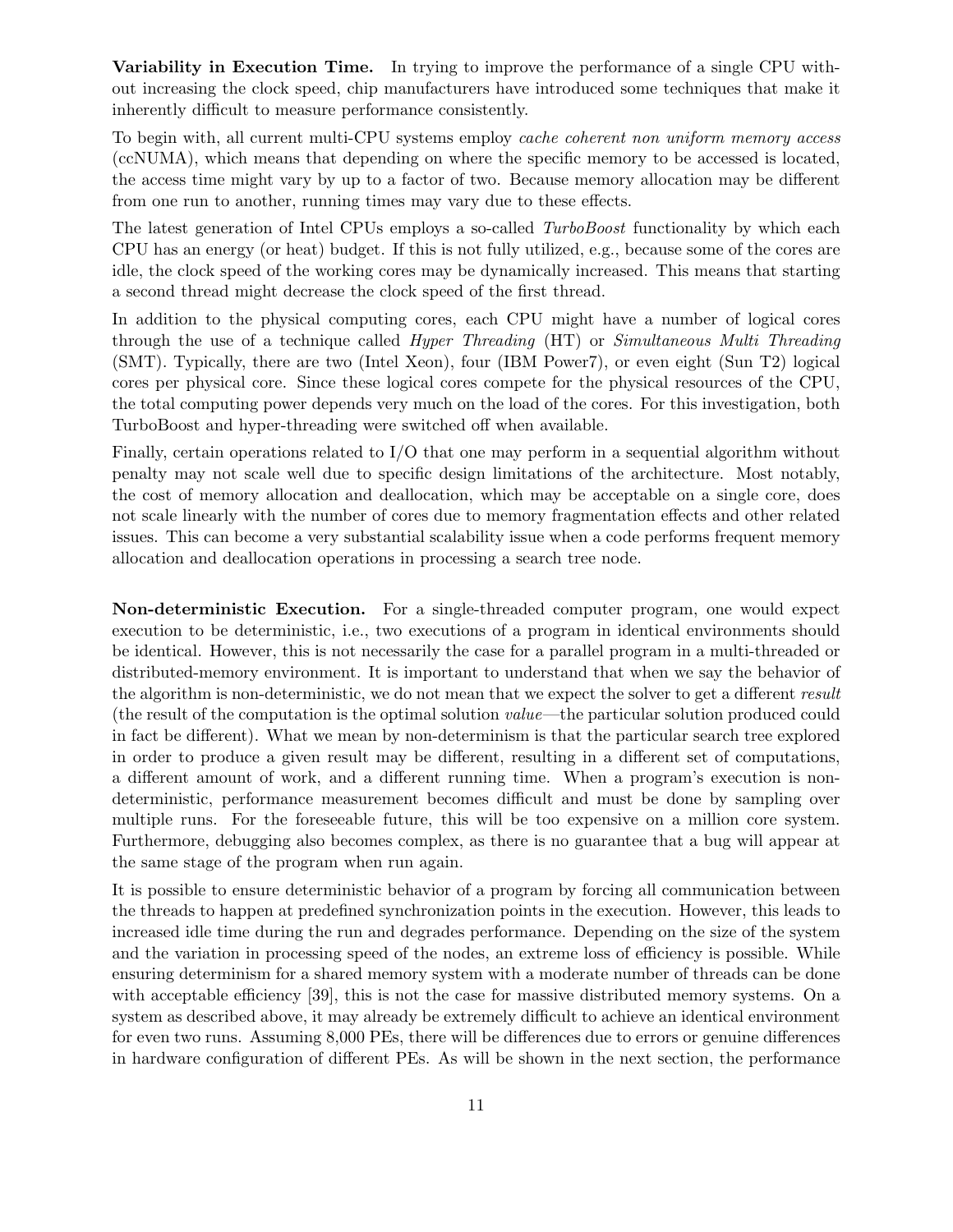of current solvers can change dramatically depending on the number of threads used.

# 5 Solving on a Single PE (Shared Memory)

In solving an ILP on a single (shared-memory) PE, we have, in principle, two basic approaches available to us. We can either parallelize the processing of individual nodes by solving the LP relaxation in parallel using the barrier algorithm, or we can parallelize the search by processing multiple search tree nodes simultaneously. Because the simplex algorithm can be restarted so effectively, the latter approach has been adopted by all parallel ILP solvers currently available. Nevertheless, the former approach may have its place in certain situations, as we explore in Section 7.

A multi-threading execution mode is available in most commercial solvers. Implementation of this latter approach appears relatively easy, since the tree can be stored wholly in the memory and accessed by all threads (though contention becomes an issue as the number of threads increases). Putting aside the potential effects of ccNUMA memory access, one does not have to be concerned about moving data around to ensure it is available where it is needed, since the memory is shared. This means that the search strategy of the solver can remain relatively unchanged from the sequential case and, at least in principle, the impact of scaling on the size of the tree should be relatively minor.

### 5.1 Computational Experiments

As usual, the ultimate question is whether the solver performance actually does scale in practice. In [31], the average speed-up for all solvers when going from 1 to 12 threads was roughly a factor of 3. Since instances that can be solved within a few B&B-nodes generally will not scale, we examined five instances from the *Large Tree* subset of the MIPLIB 2010 [31], namely: glass4, gmu-35-40, noswot, pigeon-10, and timetab1. Using a 32 core Sun Galaxy 4600 equipped with eight Quad-Core AMD Opteron 8384 processors at 2.7 GHz and 512 GB RAM running Gurobi 4.5<sup>2</sup>, solving these instances required between 97,223 nodes (noswot, 24 threads) and 665,106,682 nodes (gmu-35-40, eight threads). We can therefore assume there is ample opportunity to parallelize the processing of the B&B tree. Gurobi was used as a solver for this test because it was designed from scratch to utilize multi-core architectures. We assume therefore that its performance should be representative of the state of the art. All times given in the figures include the time for reading the instance, preprocessing, and solving the root node, though the total time for these tasks was in all cases much less than one percent of the total running time.

Figure 2 depicts the number of B&B nodes processed by the solver per thread per second. It is not surprising that noswot exhibits the largest decrease in this measure as the number of threads is increased, as solving noswot requires both the smallest number of B&B nodes and the smallest processing time per node. Accordingly, due to memory contention, the time required to update central data structures is likely slowing the solver down. The performance of pigeon-10 is perhaps nearest to what one would expect, while the reason for the increase in performance for gmu-35-40 and glass4 when going from one to two threads is difficult to discern. The latter may be due to changes to the internal settings in the multi-threaded case, e.g., a higher tendency to dive or a reduced number of heuristic calls per thread. It could also be due to differences in memory allocation and better use of cache with multiple threads. In any case, we observe that with respect

 $^{2}$ www.gurobi.com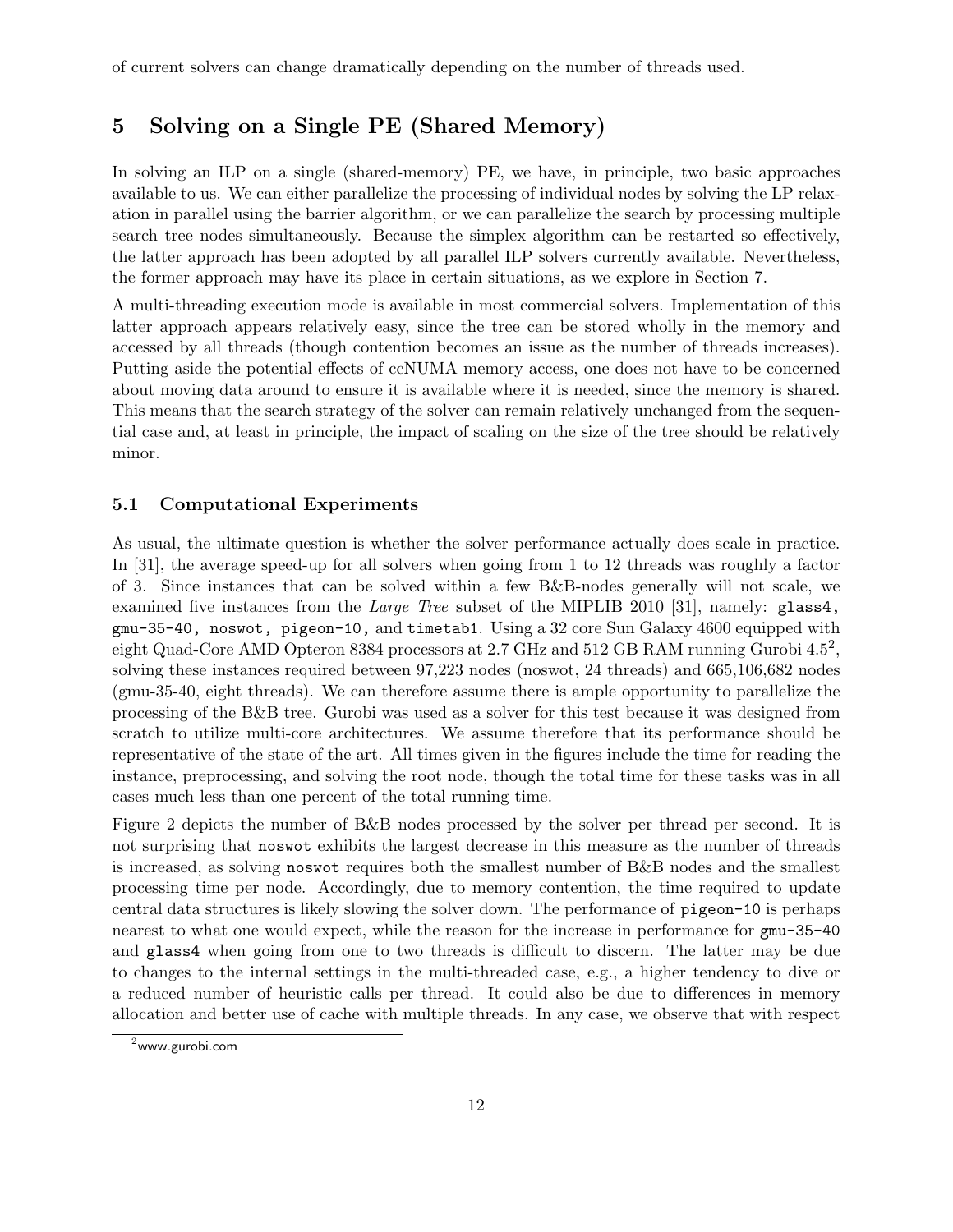

Figure 2: B&B nodes processed per thread per second

to this measure, the scalability properties of these instances look rather promising.

A natural question to ask at this point is how these results would scale to a 128-core system. If one simply replaces the existing 4-core processors by 16-core processors, the efficiency regarding the number of nodes per second per thread would approach zero, eventually coming to the point were adding threads reduces the total number of nodes computed per second. The reason is that for a given number of CPU sockets, the total memory bandwidth is limited. Once the memory interface is fully saturated, adding further cores to the computation will not have any beneficial effect. On the other hand, since this is a known bottleneck, each new system will usually have a higher memory bandwidth than its predecessor, as well as bigger cache memories<sup>3</sup> in order to reduce memory access requirements. Therefore, one could expect the picture to look pretty similar, but with appropriate scaling of the x-axis for the 128-core system.

Next, we investigate how this translates into parallel efficiency. A snapshot of typical real-world behavior is shown in Figure 3. Here, the behavior of pigeon-10 is more or less what one would expect, while the achieved efficiency of the other instances looks more random and is usually poorer than hoped. When employing 32 threads, the best of these achieves an efficiency of 0.3, while the typical is more like 0.1. Worse than this, it is difficult to predict what the efficiency will be ahead of time. A partial explanation for this can be seen in Figure 4 (note the logarithmic scale of the y-axis). With the exception of pigeon-10, the number of nodes needed to solve an instance varies substantially with different numbers of threads and is often, but not always, higher than in the sequential case. Especially for glass4 and gmu-35-40, the number of nodes needed can be as much as 30 times higher than in the sequential case. Even with no decrease in the number of nodes evaluated per second per thread, this increase in the total number of nodes evaluated is enough to substantially reduce efficiency. More information about performance variability of ILPs can be

<sup>&</sup>lt;sup>3</sup>The upcoming Intel *Poulson* processor is going to have a 54 MB level 3 cache.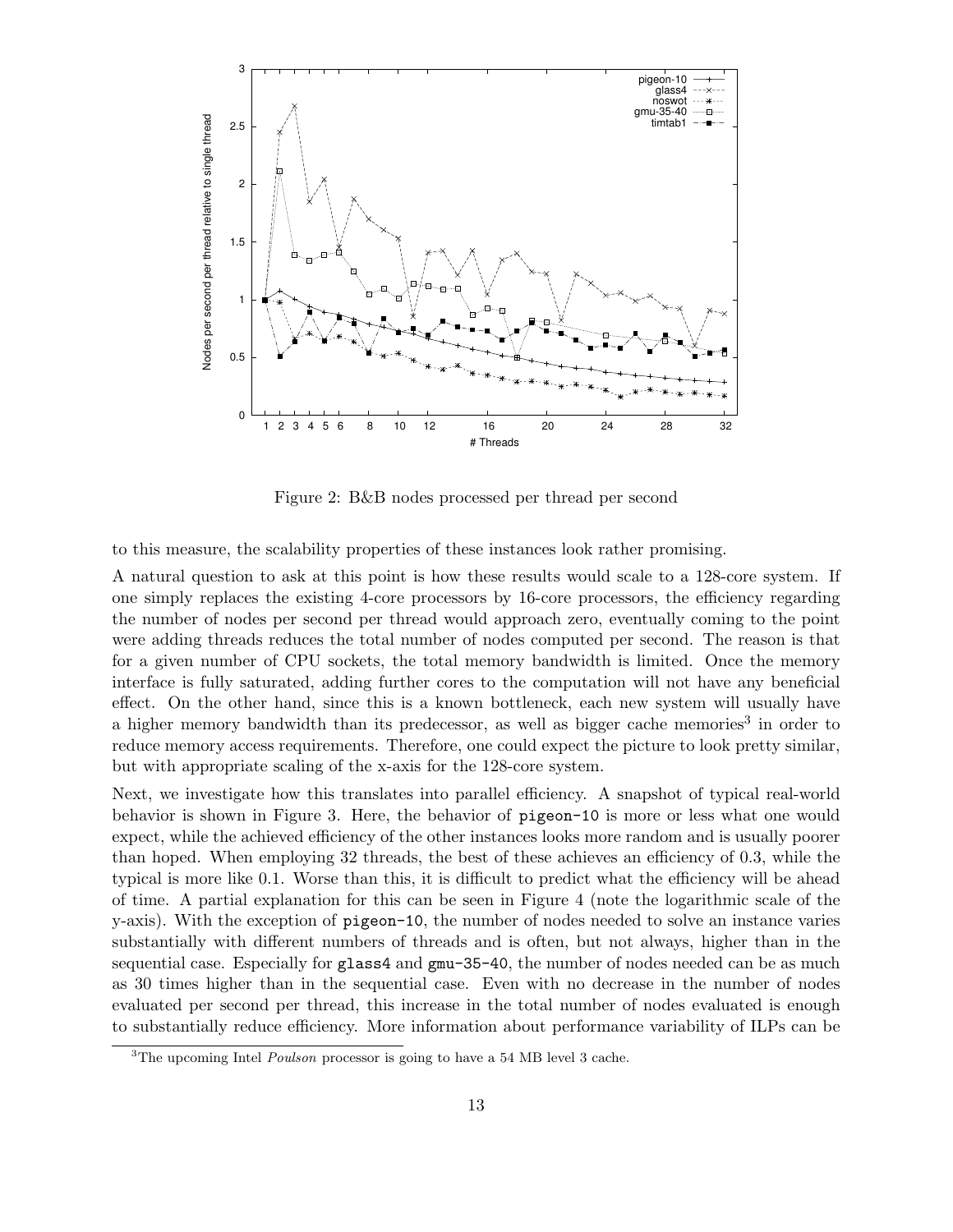

Figure 3: Solver efficiency by number of threads used



Figure 4: Total number of B&B nodes processed by number of threads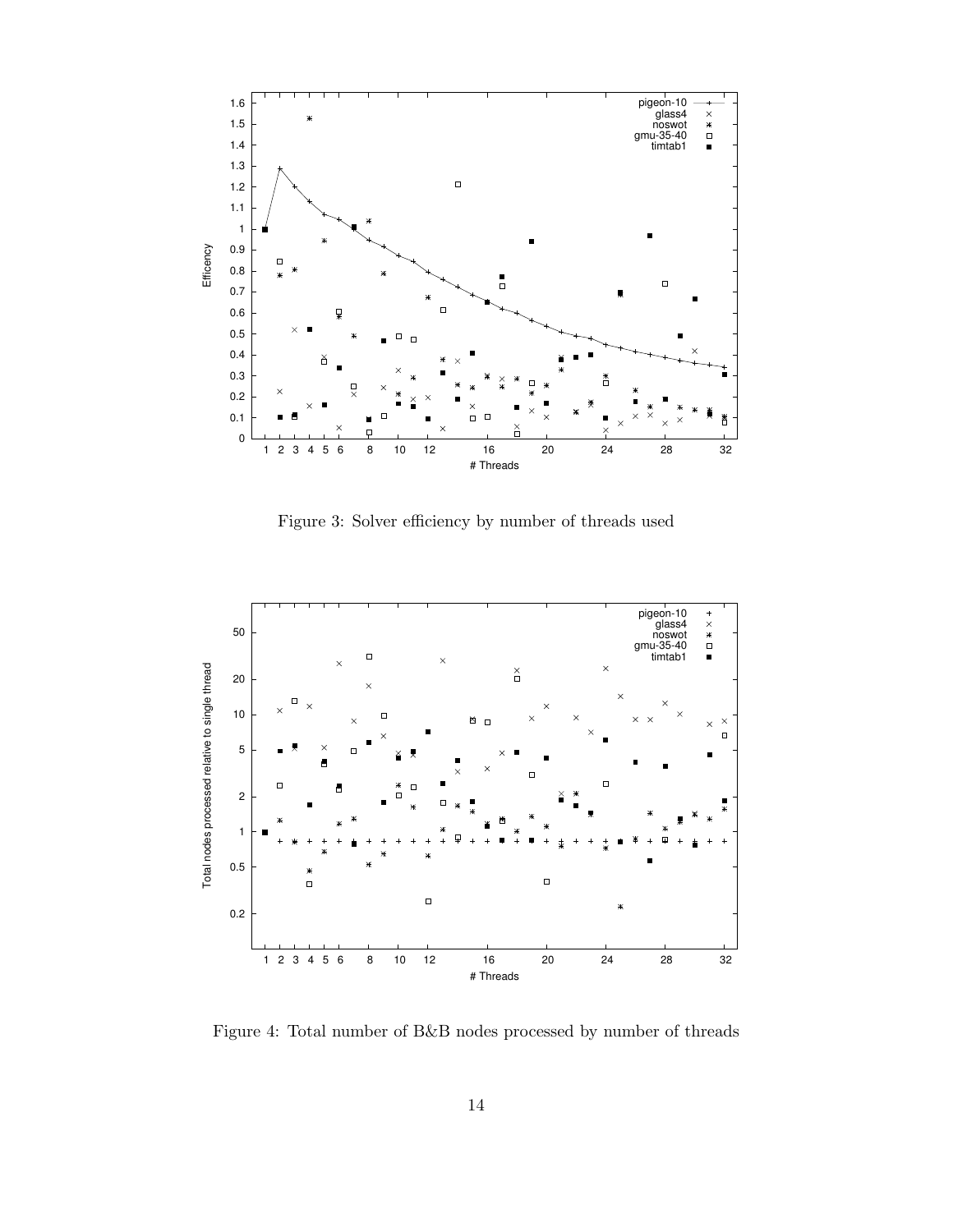| Table 3: Instances from MIPLIB2010 used as examples |            |                 |           |            |                 |          |
|-----------------------------------------------------|------------|-----------------|-----------|------------|-----------------|----------|
| Case                                                |            | Name            | Rows      | Columns    | <b>Nonzeros</b> | Status   |
| (5)                                                 | Slow LPs   | stp3d           | 159,488   | 204,880    | 662,128         | solved   |
| (4)                                                 | Large tree | reblock354      | 19,906    | 3,540      | 52,901          | solved   |
| (6)                                                 | Big        | hawaii $10-130$ | 1,388,052 | 685,130    | 183,263,061     | unsolved |
| (6)                                                 | Big        | zib01           | 5887041   | 12,471,400 | 49,877,768      | unsolved |

 $\frac{1}{2}$   $\frac{1}{2}$   $\frac{1}{2}$   $\frac{1}{2}$   $\frac{1}{2}$   $\frac{1}{2}$   $\frac{1}{2}$   $\frac{1}{2}$   $\frac{1}{2}$   $\frac{1}{2}$   $\frac{1}{2}$   $\frac{1}{2}$   $\frac{1}{2}$   $\frac{1}{2}$   $\frac{1}{2}$   $\frac{1}{2}$   $\frac{1}{2}$   $\frac{1}{2}$   $\frac{1}{2}$   $\frac{1}{2}$   $\frac{1}{2}$   $\frac{1}{2}$ 

found in [31].

#### 5.2 Challenges

Although parallelizing branch and bound on a shared memory architecture seems straightforward, it is difficult to achieve efficiencies close to one. Among the reasons for this are effects such as contention for access to shared data structures and increased memory access times resulting from ccNUMA architectures. Scaling to higher numbers of threads seems possible for those instances for which many B&B nodes must be evaluated, provided we could ensure that the number of nodes needed is not generally much higher than in the sequential case. However, as the number of cores per PE scales up, we expect latencies to increase as the PE itself begins to look more and more like a distributed memory machine due to bottlenecks resulting for limited internal memory bandwidth.

## 6 Solution on Many PEs (Distributed Memory)

We now move to the question of whether we can effectively utilize several thousand PEs to solve one ILP. To get a feel for the answer to that question, we performed preliminary experiments with ParaSCIP [47] employing SCIP [2] as an ILP solver and using CPLEX  $12^4$  to solve the LP relaxations. ParaSCIP consists of a supervisor (load coordinator) system capable of maintaining the trunk of a B&B tree and distributing the solution of an ILP over a large number of PEs by use of the MPI communication protocol. Note that the variation in performance is higher in a distributed environment and singular results sometimes have rather complex explanations.

Four instances from MIPLIB 2010 will be used as examples in this and the next section. Table 3 shows some statistics describing these instances. The number in the Column labeled Case corresponds to the list of reasons for failing to solve an ILP given in Section 2.

#### 6.1 Computational Experiments

Using ParaSCIP, the optimal solution to reblock354 from MIPLIB 2010 was computed by exploring 41,918,266,856 B&B nodes. This took about 36 CPU years, delivered in less than one week of real time on 2,048 cores of the HLRN-II SGI Altix ICE 8200 Plus (ICE2) supercomputer, which consists of 960 Infiniband connected nodes with double quad-core Intel Xeon X5570 processors at 2.93 GHz with 48 GB memory each.

In the same way, it was possible to solve stp3d, introduced in MIPLIB 2003 [5], for the first time. Table 4 lists the solution times, comparing the use of 4,096 and 7,168 cores. stp3d clearly falls into category 5 of "hard-to-solve LPs" from the list given in Section 2, as can be seen from the rather

<sup>4</sup>www.cplex.com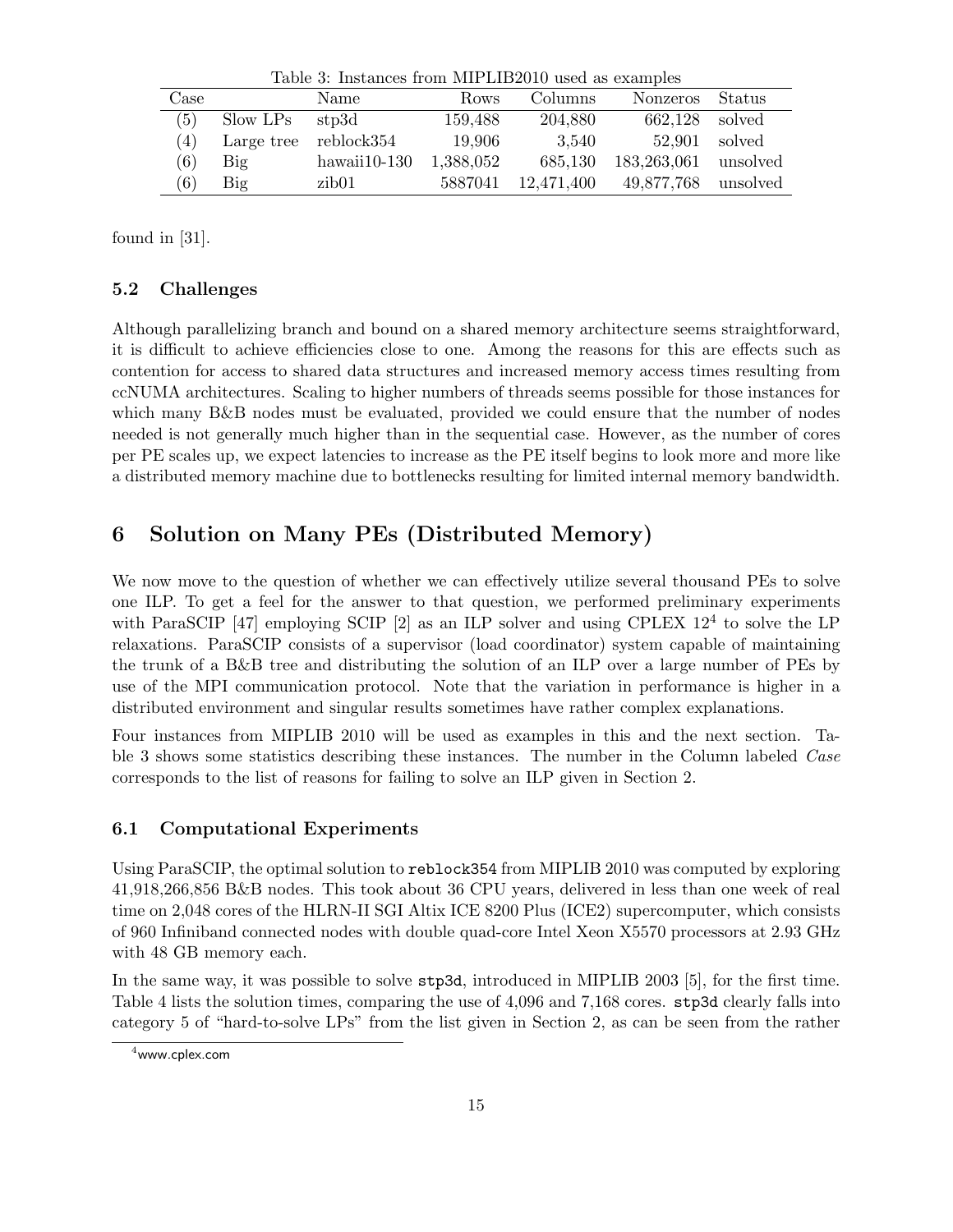| Cores                   | 4096      | 7168       |
|-------------------------|-----------|------------|
| Wall clock time [h]     | 42.32     | 30.68      |
| Total CPU time [years]  | 19.79     | 25.08      |
| Total Idle time [years] | 0.80      | 1.82       |
| Total Root time[years]  | 6.85      | 8.49       |
| Nodes processed         | 9,779,864 | 10,328,113 |

Table 4: Solving times for stp3d on the HLRN-II ICE2 complex using distributed memory

low number of nodes. Using ParaSCIP, an efficiency of 0.79 was achieved when scaling from 4,096 to 7,168 cores, even though the parameter settings proved to be suboptimal.

It should be noted that for the stp3d run, the optimal solution was given as input. However, this appears to have much less influence on the solution time than one might think. In fact, there are astonishingly many cases in which having the optimal solution from the start actually leads to an increased solution time. The important point to note is that once the optimal solution is found, the order of the processing of the nodes does not matter (much) anymore.

Table 5 list those instances from the MIPLIB 2010 benchmark set which were solved by SCIP 2.0.1, but needed more than 10,000 B&B nodes. As can be seen in the table, in all cases considered, SCIP found the optimal primal solution before the dual bound reached the optimal value. For most instances, the optimal solution was found before even half of the nodes were enumerated.

#### 6.2 Challenges

There are a number of difficulties with a distributed solution approach and we outline a few of these challenges here. The biggest of these is the substantial fraction of the running time occupied by the ramp-up and ramp-down phases (see discussion in [51]). There are approaches, such as, e.g., racing ramp-up [47], to utilize idle PEs during the ramp-up phase. As has been shown in [31], the performance of an ILP solver might vary randomly and substantially depending on the order of the constraints and variables in the problem and also on the number of threads employed. This effect is of course even stronger if one is changing the basic parameters of the solver, such as frequency of heuristics or number of cutting planes generated. The idea of racing ramp-up is to explore multiple search trees with different solver settings in parallel until some stopping criterion, such as a threshold for generation of a sufficient number of nodes, is reached. It is then decided which of the trees generated so far should be retained for the next phase of computation. The nodes of this tree are distributed among the PEs, while all the other results, with the exception of primal solutions, are discarded. So far, however, this and other approaches have not proven to be effective enough to make up for the reduction in subproblems solved per thread per second in the initial parts of the algorithm.

Connected to this is the question of how to select the next node to process in the tree. In the beginning, it might be helpful to use a selection that leads to a wide tree, while switching later in the processing to a depth-first search (DFS) to save memory, as necessary. The way the subproblems are split has a huge impact on the shape of the generated tree. While in the sequential case, it can be useful to have an "uneven" split that leads to a quick fathoming of one of the branches, this is unlikely to be helpful during the ramp-up phase. The impact of the branching-rule on the overall performance of an B&B-algorithm, in both the sequential and parallel cases, cannot be underestimated. This has been an area of intensive research (see, e.g., [4, 3, 34]).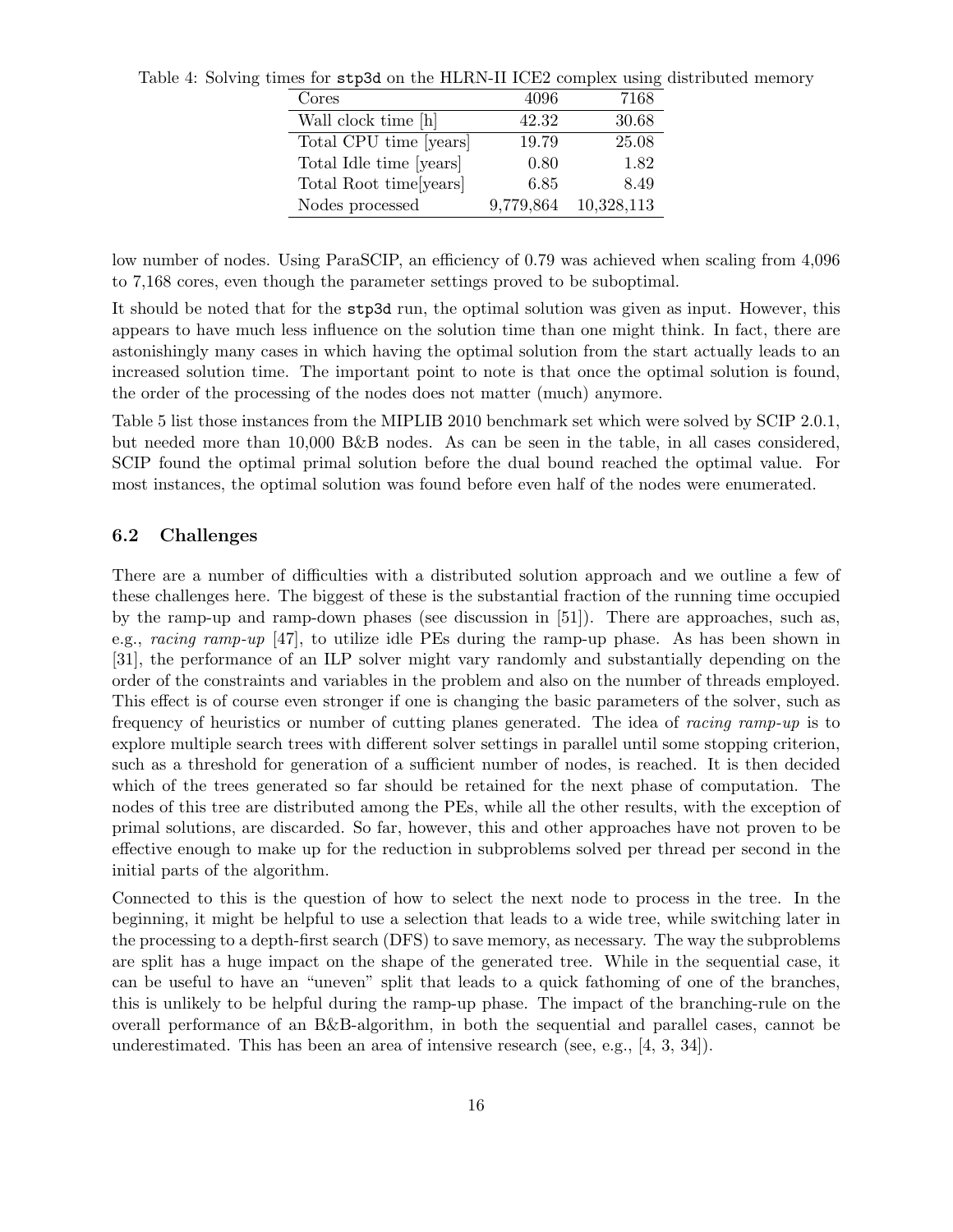|                        | Total  | $%$ nodes | $\%$ nodes |
|------------------------|--------|-----------|------------|
| Instance               | nodes  | at first  | at optimum |
| mik                    | 415149 | 0.0       | 0.0        |
| $i$ is-100-0- $cov$    | 103865 | 0.0       | 0.2        |
| noswot                 | 605006 | 0.0       | 0.4        |
| $n4-3$                 | 81505  | 0.0       | 1.6        |
| neos-1109824           | 10792  | 0.1       | 1.9        |
| qiu                    | 14452  | 0.0       | 2.6        |
| aflow40b               | 278717 | 0.0       | 4.6        |
| pg5_34                 | 257034 | 0.0       | 5.8        |
| neos-916792            | 67445  | 0.1       | 14.7       |
| dfn-gwin-UUM           | 14491  | 0.0       | 15.8       |
| eil <sub>33</sub>      | 11129  | 0.0       | 18.7       |
| ran16x16               | 344269 | 0.0       | 23.3       |
| roll3000               | 593902 | 0.0       | 27.7       |
| reblock67              | 139635 | 0.0       | 28.1       |
| enlight13              | 622598 | 30.1      | 30.1       |
| bienst2                | 89641  | 0.0       | 30.3       |
| binkar10 <sub>-1</sub> | 199430 | 0.0       | 39.2       |
| rococoC10-001000       | 462506 | 0.0       | 44.5       |
| iis-pima-cov           | 11113  | 0.0       | 45.9       |
| mcsched                | 23111  | 0.0       | 53.5       |
| neos-1396125           | 49807  | 9.1       | $55.3\,$   |
| $mine-90-10$           | 56177  | 0.0       | 56.5       |
| timtab1                | 699973 | 0.0       | 60.5       |
| unitcal <sub>-7</sub>  | 12264  | 0.0       | 63.9       |
| harp2                  | 319153 | 0.0       | 79.9       |
| $roclI-4-11$           | 27610  | 0.4       | 85.5       |
| ns1830653              | 47032  | 3.1       | 85.8       |

Table 5: % number of nodes processed until first solution and optimal solution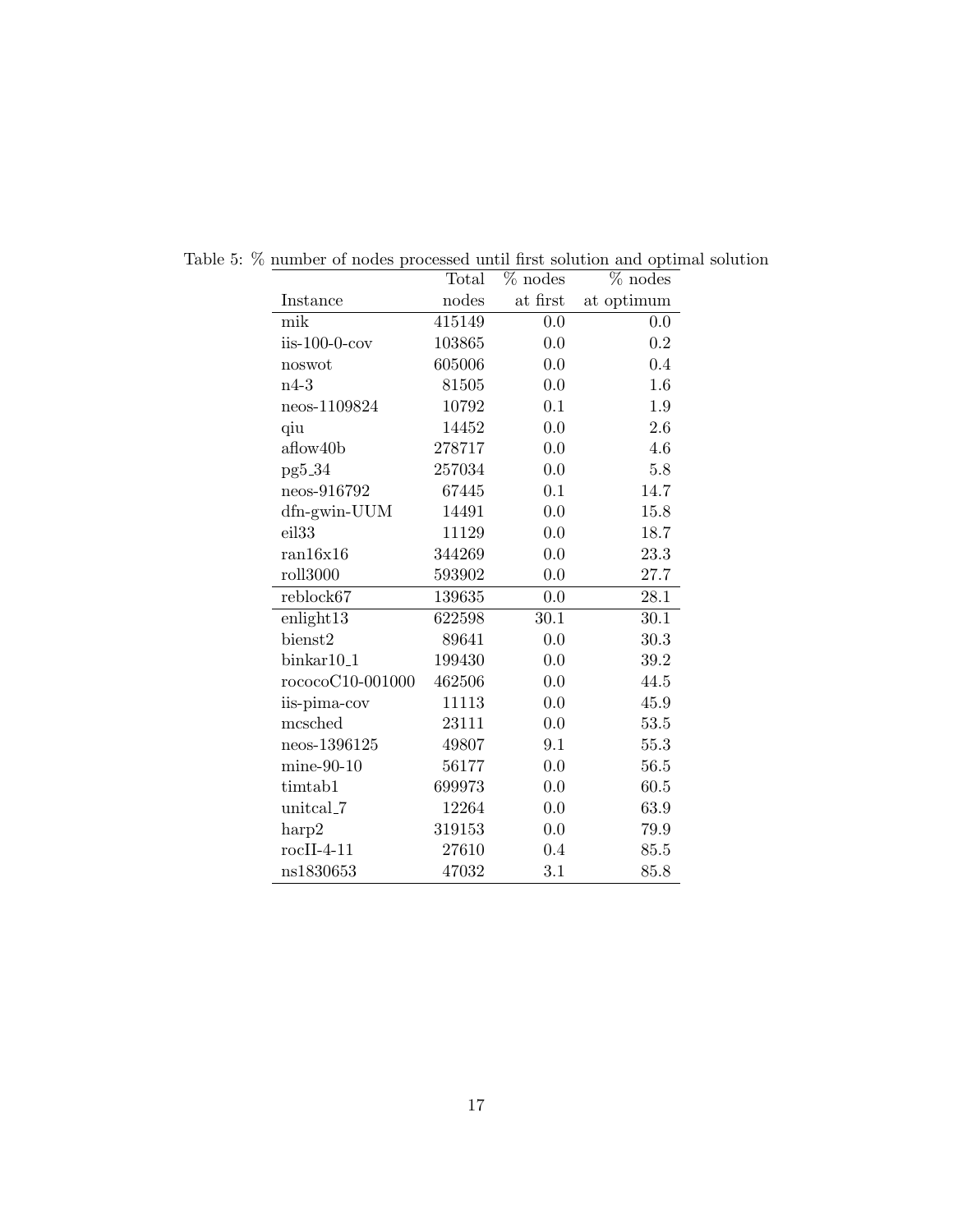Ramp-down is usually less critical and, as opposed to ramp-up, profits from algorithmic developments that make the tree smaller. Nevertheless, both situations typically decrease efficiency as the number of threads increases.

Another difficulty is that PEs can run out of memory. Using many cores, a single PE might produce an excessive number of open B&B nodes when no subtree can be fathomed. We experienced this, for example, in trying to solve dano3mip. Writing node files is not feasible, as this would require writing several petabytes to disk. For the same reason, a transfer of the nodes back to the load coordinator is also not realistic. A possible solution is to switch to iterated DFS as the node selection strategy to limit the number of newly created nodes. While this will increase the number of nodes processed per second, it generally leads to a higher number of total nodes (see [2] for some details). The bottom line is that the total number of open nodes is limited (even with the increase due to parallelism), and this can be problematic.

The third problem comes from the fact that for the foreseeable future, machines with one million cores will be expensive and somewhat unreliable. This means that computing time will be limited and runs may have to be interrupted. After having run two days on a system with a million cores, one would not be willing to throw the results of the computation away. To remedy this, some way of checkpointing is necessary. However, as we pointed out previously, writing descriptions of all open nodes to disk is likely to be excessive. One solution is to write only the roots of subtrees, as stored by the load coordinator. In this case, some work is lost, but not all. The effectiveness of this depends very much on the instance.

The biggest challenge is to decide which instances fall into the category of ILPs for which this type of computing is appropriate. So far, it has proven difficult to estimate the number of B&B nodes that will be needed to solve an instance early in the solution process [19, 40]. It remains very unclear how many more instances could be solved if 10, 100, or 1000 times the number of nodes could be evaluated. The instances that could likely profit the most from additional node evaluations are those instances for which the LPs are hard to solve and the number of nodes processed per second is the limiting factor. Here, using a million cores clearly offers a viable approach.

## 7 Solution of Very Large ILPs

We have assumed thus far that the size of an instance is small enough to fit into the memory of a single PE, which limits us a priori to instances of a certain maximum size. On the other hand, we are able to process a vastly larger number of B&B nodes per second in parallel, therefore enabling us to solve instances requiring many more total nodes. In addition, we are able to manage a much larger number of open nodes than on a single PE.

An obvious question that now arises is what to do with instances that are too big to fit into the memory of one PE. If we assume that one PE is big enough to solve a single LP relaxation, the revised dual simplex algorithm is usually the method of choice for solution of LP relaxations. However, there are cases for which the barrier algorithm or even some other alternative are more appropriate choices. One such case is when the instance is very large, perhaps even too large to solve on a single PE. In this section, we address this possibility.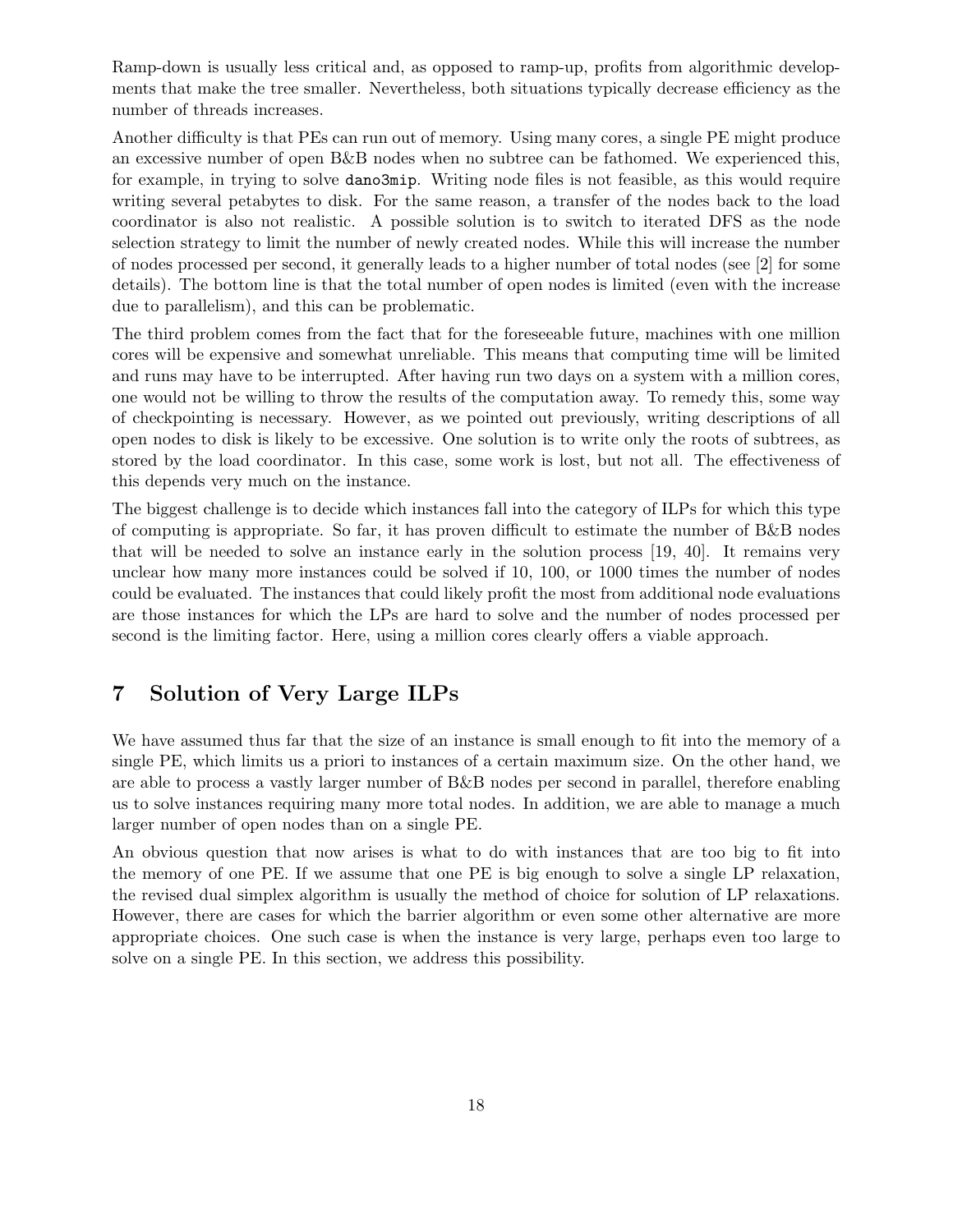Table 6: Estimated comparison of simplex and barrier algorithms for solving LPs

|                     | Simplex       | Barrier           |
|---------------------|---------------|-------------------|
| Basic speed         |               | 0.6               |
| Warm-start speed-up | $5-500\times$ | 1 $(2-10) \times$ |
| Parallel speed-up   | $1(2) \times$ | $16+ \times$      |
| Needs crossover     | no            | yes               |
| Memory requirement  | $1 \times$    | up to $10\times$  |

Table 7: Performance of simplex and barrier algorithms on large instances

| Instance        | Solver       | Method  | Threads | $Mem$ $[GB]$ | Iterations  | Time [s] |
|-----------------|--------------|---------|---------|--------------|-------------|----------|
| hawaii $10-130$ | <b>CPLEX</b> | Simplex |         | 6            | 55,877      | 762      |
|                 | Gurobi       | Simplex |         | 21           | 175,782     | 6,967    |
|                 | <b>CPLEX</b> | Barrier | 32      | 39           | 130         | 47,933   |
|                 | Gurobi       | Barrier | 32      | 56           | 191         | 43,037   |
| zib01           | <b>CPLEX</b> | Simplex |         |              | >15,152,000 | >435,145 |
|                 | Gurobi       | Simplex |         | 10           | 10,833,995  | 166,177  |
|                 | <b>CPLEX</b> | Barrier | 32      | 38           | 28          | 4,953    |
|                 | Gurobi       | Barrier | 32      | 51           | 34          | 6,455    |

#### 7.1 Simplex Versus Barrier

The main advantages of the simplex algorithm are its very good numerical stability, its excellent warm-start capability, and the fact that it computes vertex solutions. The biggest drawback is that the simplex algorithm seems to be inherently sequential. While there has been some success in parallelization in special cases [11, 30], such as when the number of columns is much bigger than the number of rows, all attempts at general-purpose parallelization have so far failed [50, 26]. This is in contrast to the barrier algorithm, which parallelizes quite well. The barrier algorithm, however, lacks warm-start capabilities. A speed-up factor of two from warm-start seems to be consistently possible, but ten is the maximum speed-up that seems remotely possible at the moment (see, e.g., [23, 53, 8, 29]). Even worse, the solution provided by the barrier algorithm is not a vertex solution and since such a solution is needed for generation of several of the most common classes of valid inequalities, a crossover [38, 14] procedure has to be performed. This crossover is itself a simplextype algorithm and therefore sequential. In [45], the authors estimate that the crossover takes up to 20% of the total solution time when using 12 threads. Finally, the memory consumption of the barrier algorithm is higher than that of the simplex algorithm. In certain cases, it may need as much as ten times the amount of memory. Table 6 shows a summary comparison of the simplex and the barrier algorithms based on the above discussion. Numbers in parentheses indicate what is considered possible without having been generally implemented so far.

The question of whether the simplex algorithm or the barrier algorithm is the faster algorithm to solve LPs is not new and is difficult to answer. For small instances, the simplex algorithm is often faster, while for larger instances, the barrier algorithm seems to hold an edge. There are two important points. First, it seems the two algorithms are complementary in the sense that the barrier algorithm typically performs quite well on instances for which the simplex algorithm has difficulties and vice versa. Second, there is still no reliable way to tell in advance which of the two will be faster. To illustrate, we tested both algorithms on the instances hawaii10-130 and zib01 with CPLEX 12.2 and Gurobi 4.5. The results are shown in Table 7. The instances were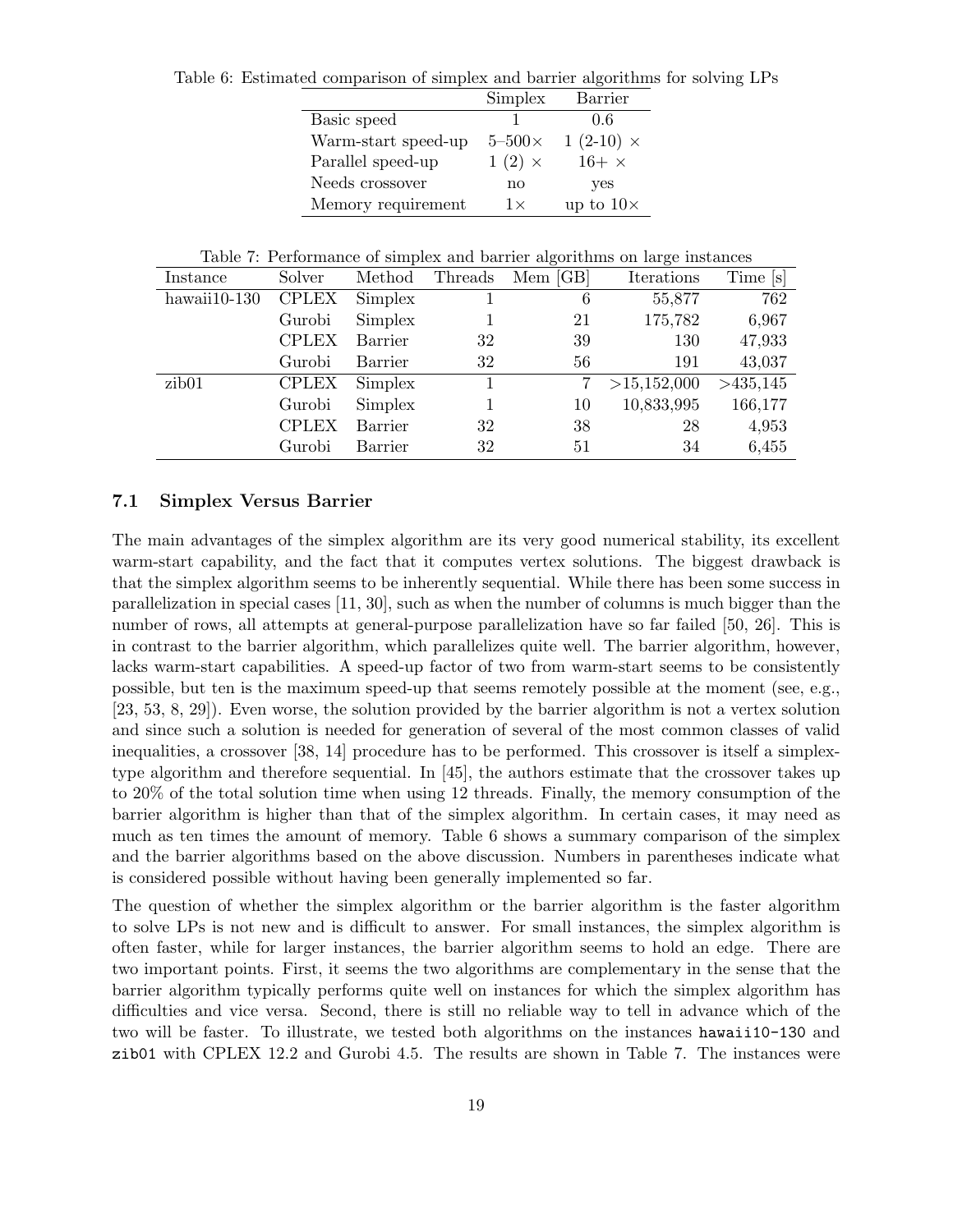Scaling of CPLEX 12.2. barrier algorithm without crossover for zib01



Figure 5: Efficiency of solving zib01 with different barrier solvers / including ordering / no crossover

deliberately chosen to show opposing aspects of algorithm performance. We compare the singlethread performance of the simplex algorithm to the 32-thread performance of the barrier algorithm. As can be seen, on hawaii10-130, the simplex algorithm is the clear winner, while on zib01, the barrier algorithm is much faster.

A pivotal question, however, is how much it helped the barrier algorithm to be able to use 32 threads. We solved instance  $\boldsymbol{z}$  is the several solvers<sup>5</sup> with different numbers of threads. The runs with up to 32 cores were performed on the same SUN Galaxy 4600 as mentioned before. For the runs with 12 cores, a system with two hexa-core Intel Xeon X5680 CPUs at 3.33 GHz with 32 GB RAM was used. Figure 5 depicts the results. As can be seen, the barrier algorithm scales well in all cases with up to four threads, while with CPLEX, 16 threads are required to reduce the efficiency to 0.5. Nevertheless, with 32 threads, we are down to an efficiency of about 0.3. Interestingly, this is somewhat similar to what we saw in Figure 3 for solving ILPs. One of the reasons could be the limited memory bandwidth of the machine.

Looking at the results of several solvers for the MIPLIB 2010 benchmark set, one can observe that the geometric mean of the number of simplex iterations needed to solve the root LP is about 1,500 and the number of iterations needed for reoptimizing the LP relaxation is about 60. Thus, we have an average speed-up factor of roughly 25, which is less than what is commonly thought. One must, however, keep in mind that a low speed-up factor is not necessarily an indication of poor performance of the warm start, as it may also be due to a low number of simplex iterations in the initial solve. In those cases, the speed-up achieved for reoptimization might be lower than average, although the simplex algorithm is performing very well. For gmu-35-40, noswot, pigeon-10, and timetab1, the number of simplex iterations to reoptimize is typically below ten. For instances that can be solved with such a small number of iterations, the simplex algorithm is usually already faster than the barrier algorithm for the initial solve. Empirically, this behavior changes for larger

 $5$ CPLEX 12.2.0.2 (www.cplex.com), Gurobi 4.5.0 (www.gurobi.com), MOSEK 6.0.0.106 (www.mosek.com), XPRESS 22.01.03 (www.fico.com/en/Products/DMTools/Pages/FICO-Xpress-Optimization-Suite.aspx)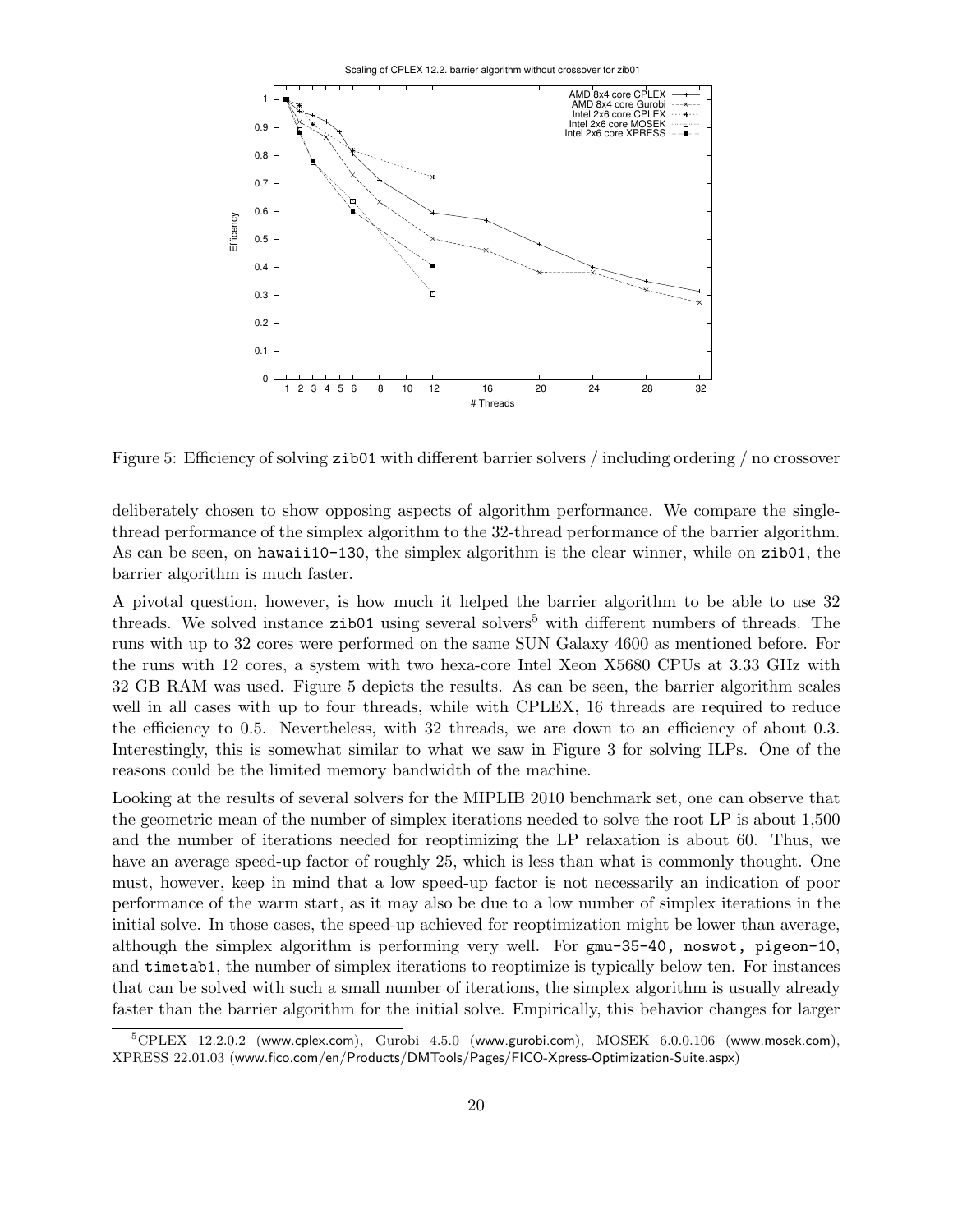instances, however. The barrier algorithm becomes faster at solving the root node in comparison, but the speed-up ratio for the simplex algorithm increases.

The above leaves two basic options: either use the barrier algorithm in order to profit from the parallelization (but give up the benefit offered by reoptimization) or use the simplex algorithm and leave 127 of our assumed 128 cores idle on each PE, assuming that we can only handle one LP relaxation on a single PE due to memory limitations. If we are in fact limited to solving a single LP relaxation on each PE at any one time, the simplex algorithm might be the only choice, given its lower memory requirements. However, this gives little hope of utilizing the additional cores efficiently. Though one typically endeavors to utilize all available CPU cycles and leave some memory idle, an abundance of cores may require getting used to the idea of leaving the cores idle and utilizing the memory instead. In other words, it may turn out that the memory, not the available cycles, may become the bottleneck. On the other hand, as we show in Section 8, one should keep in mind that for any instance so large that only one core can be utilized, the time needed to solve a single LP relaxation might be prohibitive to the overall solution process anyway.

Given that only one LP can be solved on a PE, the additional memory to run an ILP solver with iterated DFS node selection is small. Therefore, we can assume this works as described in the previous section, though this might lead to an increased number of B&B nodes.

#### 7.2 Alternative Algorithms for LP

In addition to the simplex and the barrier methods, there are a number of algorithms [10], e.g., Lagrangian relaxation [21], the volume algorithm [7], and bundle methods [27], that can compute lower bounds on the LP optimum and might even converge to it. They usually give lower bounds very quickly, do not need much memory, and are quite suited for large-scale instances. In fact, there have been a number of successes for special applications, e.g., [15]. Nevertheless, in the general case, it seems difficult to use these as a replacement for the simplex or the barrier algorithms. They typically produce no primal feasible solution and the dual solution is not a vertex solution in general. There might be some hope of using these alternatives for binary problems, but they seem unrealistic for solving general ILPs without being able to exploit special structure.

## 8 Conclusions

The only rules that really matter are these: what a man can do and what a man can't do. Captain Jack Sparrow

#### 8.1 Summary

We conclude by summarizing these three basic cases:

The instance is small enough to run multi-threaded on a PE. Based on the results of Section 5, an efficiency of  $E_c = 0.2$  for a 128-core ILP solver can reasonably be assumed. This means we can achieve a speed-up of roughly 25. From Section 6, we assume an efficiency for distributing over many PEs of  $E_{pe} = 0.1$ , which means we achieve roughly a speed-up factor of 800 on 8,000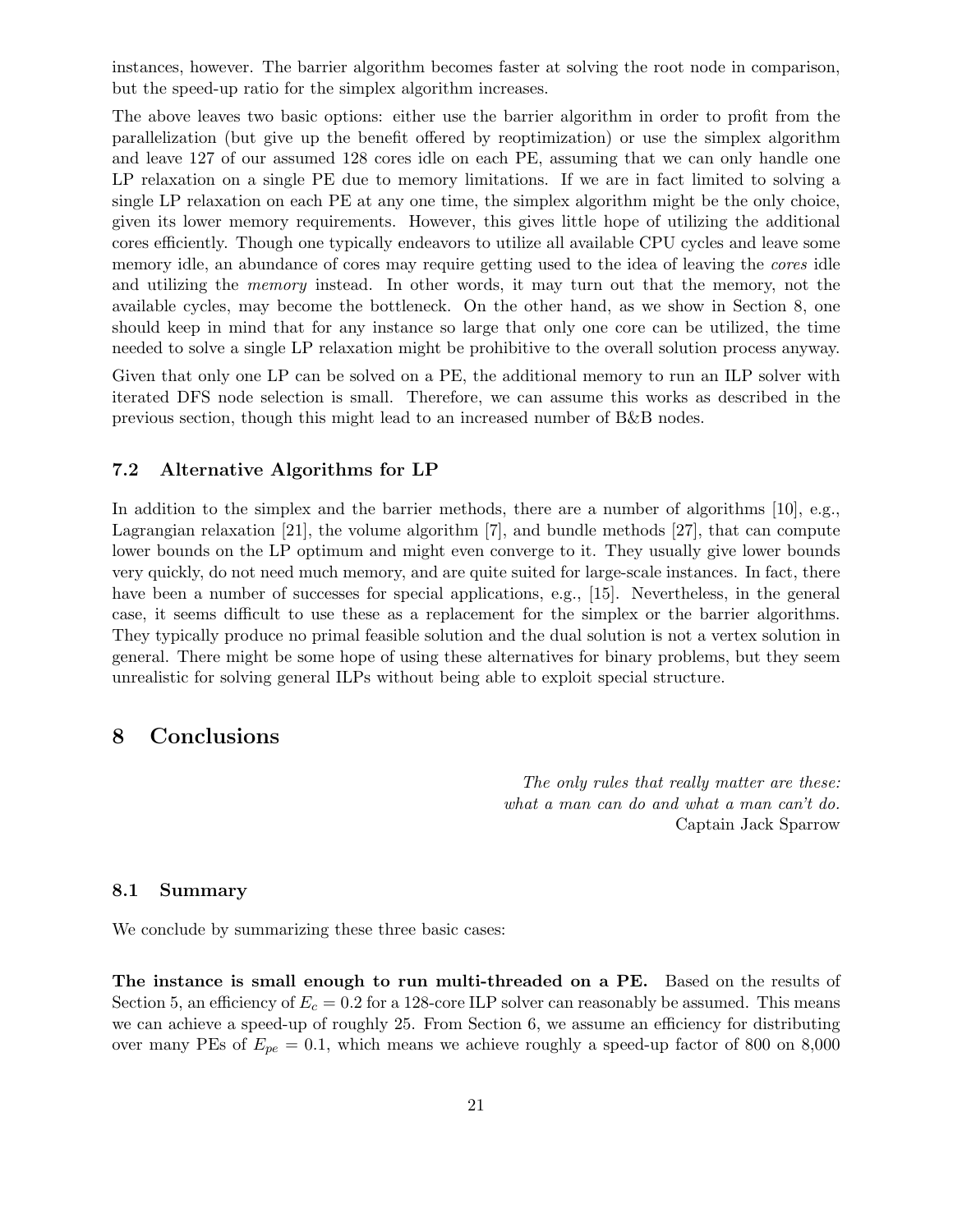PEs in steady state. Together, we have a speed-up of

$$
E_c \times N_c \times E_{pe} \times N_{pe} \approx 20,000
$$

compared to a sequential run. Since we can run easily on one PE, this means, roughly, we can evaluate as many nodes on the million core machine in one day as we would be able to compute in two years on one PE in steady state. For instances with very large trees, the ramp-up and ramp-down phases of the computation should have an acceptable impact on efficiency.

The LP relaxation of the instance can be solved on a single PE. In this case, we face the question of whether to use the simplex or the barrier method. As described in Section 7, this depends very much on the instance and the available memory. We can assume the barrier algorithm with crossover to run at an efficiency of 0.2, giving us a speed-up of 25 on a 128-core machine. This is likely about equivalent to the speed-up we get from the simplex algorithm running sequentially, due to the warm start. We end up with a speed-up of

$$
E_{pe} \times N_{pe} \approx 800.
$$

The difference with respect to running on one PE is the same as before, but we compute about 25 times fewer nodes per second. Furthermore, because solving an LP that needs half a terabyte of RAM will likely take at least ten minutes, the whole machine will only be able to compute at most 15 B&B nodes per second. Hence, the ramp-up and ramp-down phases are likely to impact efficiency further.

Solution of the LP relaxation has to be distributed. In this case, a distributed barrier algorithm would currently be the only choice. There are some implementations for distributed memory linear, non-linear and semi-definite programming solvers, e.g. [25, 16, 52, 28, 36, 20]. but to our knowledge, none of these is suitable for obtaining an estimate of the efficiency of an optimized distributed solver for pure linear programs. Therefore, we assume an efficiency of 0.1 for this method. We then end up with

$$
N_{pe}/N_{lp} \times 0.1 \times E_{pe} \approx 10,
$$

assuming we need eight PEs per LP. Even if we assume that we could solve one distributed LP in 15 minutes, we would have an equivalent performance of 1 B&B node per minute. This would allow us to compute a few thousand nodes before we run out of computing time. Also, there would be very severe ramp-up problems.

Furthermore, without a distributed simplex algorithm we will have no cross-over procedure, which will hamper the generation of cutting planes and will lead to an increased number of B&B nodes necessary to solve the problem. In the same sense, many of the primal heuristics would either have to be implemented in a distributed fashion, with the drawback that they rely on solving special LP subproblems. Many diving heuristics are pretty much out of the question with this approach.

In summary, since the solution methodologies for ILPs rely very heavily on the ability to solve LPs quickly and it therefore seems highly questionable whether a general-purpose ILP solver for instances that need distributed solution of LPs is useful. In those cases, it seems much more promising to implement specialized methods.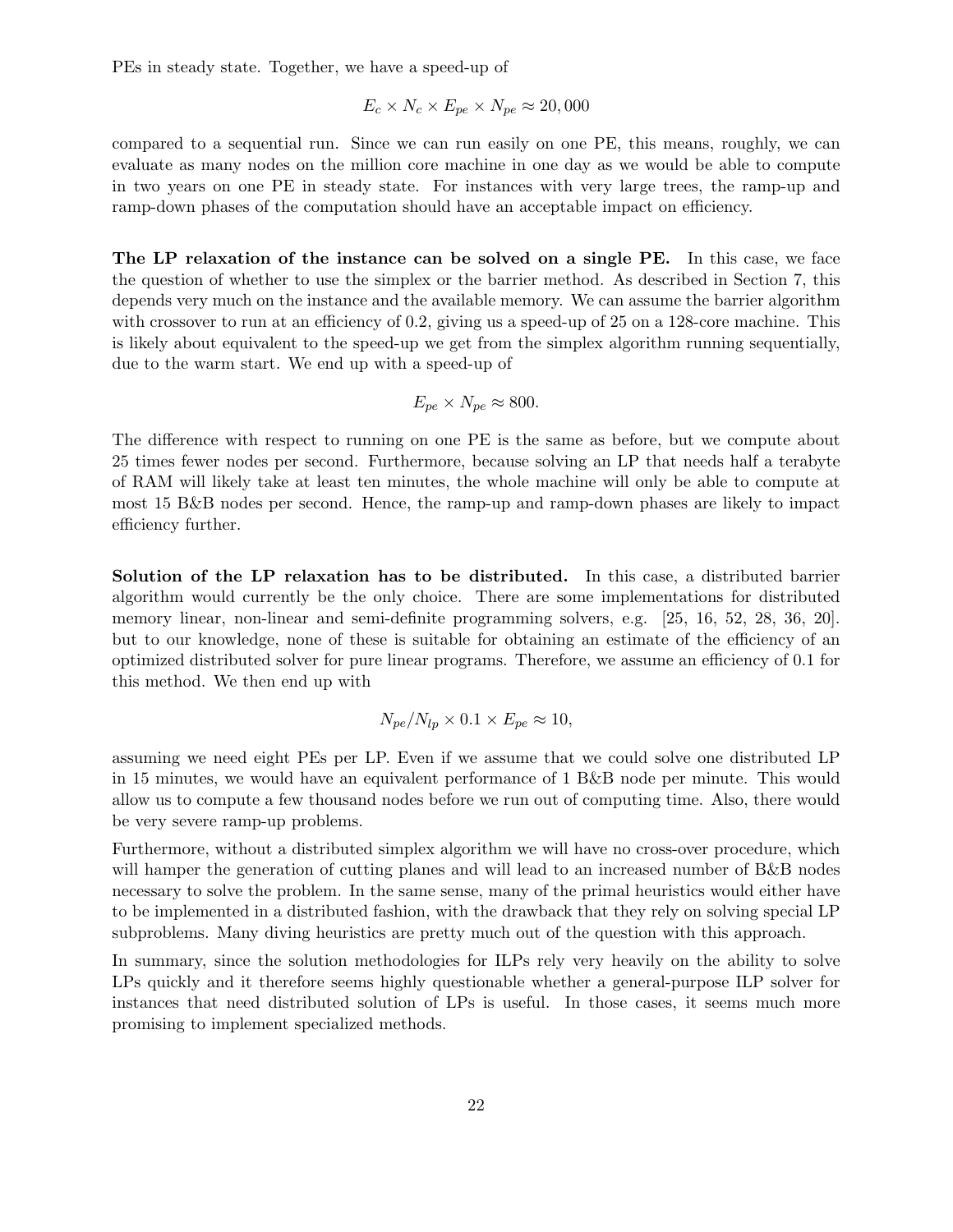| Table 8: Inabilities and their cures |              |                                                 |  |  |  |
|--------------------------------------|--------------|-------------------------------------------------|--|--|--|
| Symptom                              | HW cure      | SW cure                                         |  |  |  |
| Slow LPs                             | Faster cores | LP algorithm improvement                        |  |  |  |
| Many nodes More cores                |              | ILP algorithm improvement                       |  |  |  |
|                                      |              | Big instance More memory Different LP algorithm |  |  |  |

### 8.2 Open Questions

Table 8 gives an overview of what change would help to solve which challenges. Faster cores would help in all cases (this was depended upon for decades). Increased numbers of cores may help in cases where the LP solution times are slow and may also help with very large instances, but the latter case is hampered by memory bandwidth constraints, the requirement for sequential LP solution algorithms, and ramp-up/ramp-down issues. Better LP algorithms would help a lot for big instances.

So what should we take away from all of this? Unfortunately, the effect of the development of algorithms for ILPs that are considered "better" in the traditional sense of sequential computing time is usually a reduction in the size of the tree, which actually results in less efficient parallelization. The path to development of more efficiently parallelizable algorithms is thus very unclear. One thing is clear, however. Straightforward parallelization of algorithms developed originally for sequential execution will have limited scalability. To move forward, we must begin to think out of the box. It may be that the key is to embrace a completely new solution paradigm that breaks from the traditional strategies we have used quite successfully until now. Rather than drawing any solid conclusions, we end this investigation by posing some challenge questions that may help move us in new directions.

- Most current ILP solvers are designed under the assumption that computing cycles are the main bottleneck. This is not generally true any more if a million cores are available. What implications does this have on the solver algorithms?
- During the solution of an ILP, there are typically several phases, e.g., the time until the first feasible solution is found or the time until an optimal solution has been discovered but not yet proved optimal. Especially in the case of large enumeration trees (item 4 from the list given in Section 2), the distribution of time between the phases might substantially change. Again, the question arises, what are the implications of this for the ILP solver?
- Typically, the time until 1 million active B&B nodes are available is considerable. A similar effect occurs at the end of the computation. What should we do during these so-called rampup and ramp-down phases to utilize the available computing resources?
- Decomposition has always been a topic with much potential that is difficult to realize. Since very large ILP instances often have structure exploitable by decomposition, decomposition may still be a promising direction to explore.
- The main obstacle to solving bigger ILPs is the solution of the LP relaxations. The simplex method does not scale with the number of cores and the barrier algorithm is not well suited for re-solving LPs as they occur in B&B based ILP solvers. Improvements in this area will directly translate to an increased ability to solve bigger instances.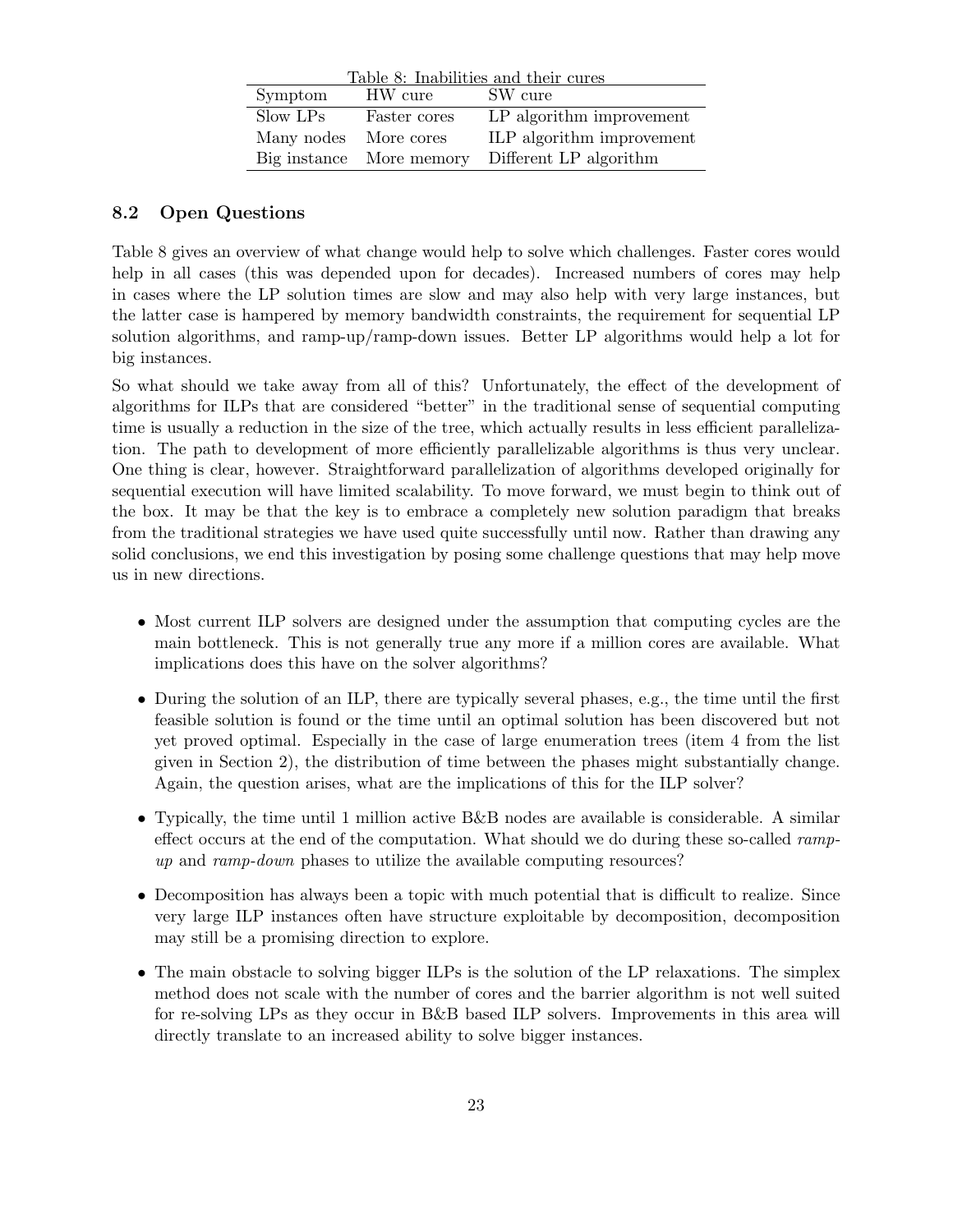## 9 Acknowledgements

The work of Thorsten Koch and Yuji Shinano was supported by a Google Research Grant. We would like to thank the HLRN-II for providing computation time and the HPC department at ZIB for their efforts to make runs with 7,168 cores possible. Finally, we would like to thank Hans Mittelmann for providing the computations on the 12-core system. We would also like to thank the anonymous referees for their insightful remarks.

## References

- [1] K. Aardal, R. Weismantel, and L. A. Wolsey. Non-standard approaches to integer programming. Discrete Applied Mathematics, 123:5–74, 2002.
- [2] T. Achterberg. SCIP: Solving constraint integer programs. Mathematical Programming Computation, 1(1):1–41, 2009.
- [3] T. Achterberg and T. Berthold. Hybrid branching. In W.-J. van Hoeve and J. Hooker, editors, Integration of AI and OR Techniques in Constraint Programming for Combinatorial Optimization Problems, volume 5547 of Lecture Notes in Computer Science, pages 309–311. Springer, 2009.
- [4] T. Achterberg, T. Koch, and A. Martin. Branching rules revisited. Operations Research Letters, 33:42–54, 2005.
- [5] T. Achterberg, T. Koch, and A. Martin. MIPLIB 2003. Operations Research Letters, 34(4):361– 372, 2006.
- [6] D. L. Applegate, R. E. Bixby, V. Chvatal, and W. J. Cook. The Traveling Salesman Problem: A Computational Study. Princeton University Press, 2007.
- [7] F. Barahona and R. Anbil. The volume algorithm: producing primal solutions with a subgradient method. Mathematical Programming, 87:385–399, 2000.
- [8] H. Benson and D. Shanno. An exact primal-dual penalty method approach towarmstarting interior-point methods for linear programming. Computational Optimization and Applications, 38:371–399, 2007.
- [9] T. Berthold and M. E. Pfetsch. Detecting orbitopal symmetries. In B. Fleischmann, K. H. Borgwardt, R. Klein, and A. Tuma, editors, Operations Research Proceedings 2008, pages 433–438. Springer, 2009.
- [10] D. Bienstock. Approximation Algorithms for Linear Programming: Theory and Practice. CORE Lecture Series. Core, UCL, Belgium, 2001.
- [11] R. Bixby and A. Martin. Parallelizing the dual simplex method. INFORMS Journal on Computing, 12:45–56, 2000.
- [12] R. E. Bixby. Solving real-world linear programs: A decade and more of progress. Operations Research, 50(1):3–15, 2002.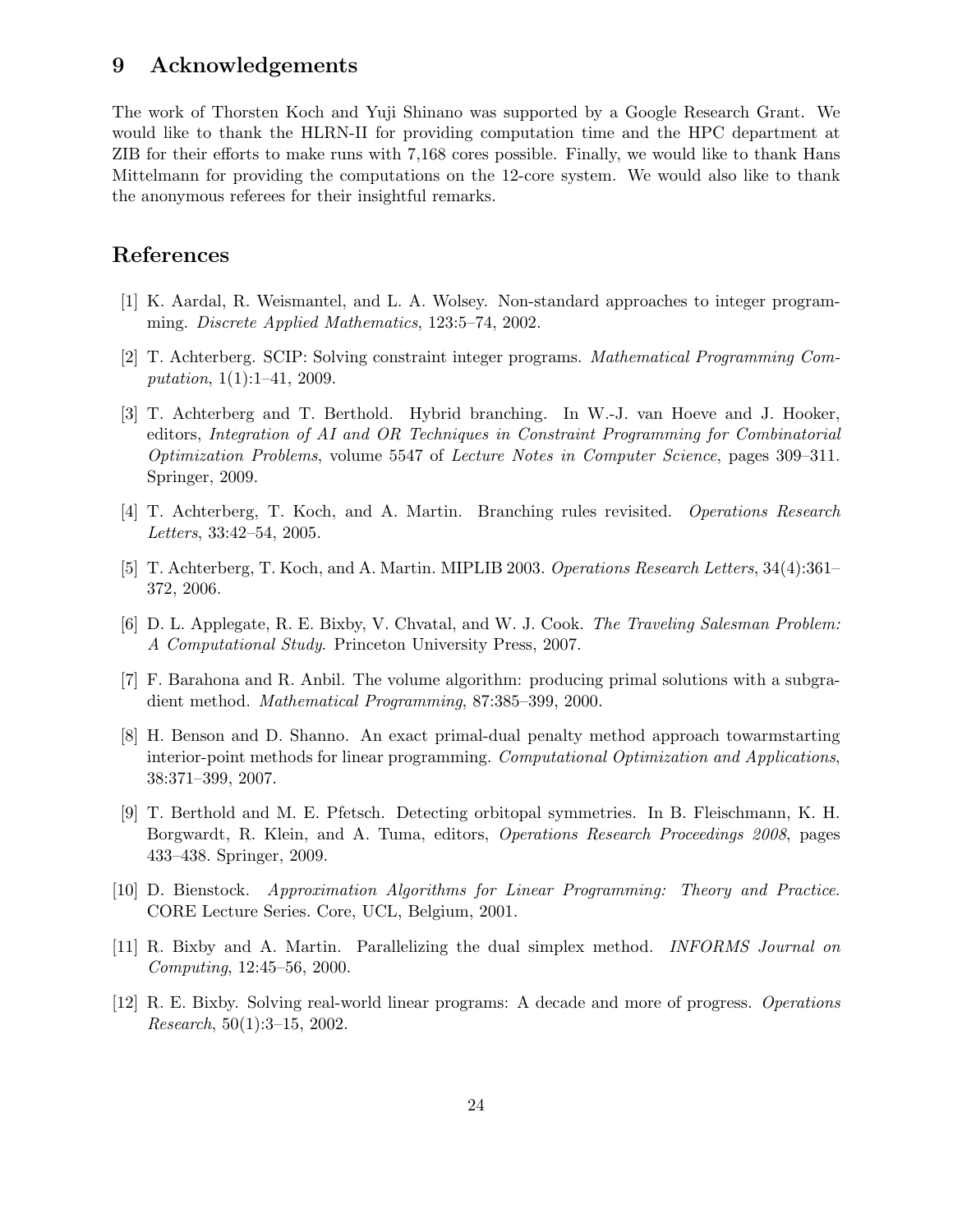- [13] R. E. Bixby. Lectures about LP and MIP solving at Combinatorial Optimization at Work II, 2009.
- [14] R. E. Bixby and M. J. Saltzman. Recovering an optimal basis from an interior point solution. Operation Research Letters, 15:169–178, 1994.
- [15] R. Borndörfer, A. Löbel, and S. Weider. A bundle method for integrated multi-depot vehicle and duty scheduling in public transit. In M. Hickman, P. Mirchandani, and S. Voß, editors, Computer-aided Systems in Public Transport, volume 600 of Lecture Notes in Economics and Mathematical Systems, pages 3 – 24, 2008.
- [16] T. F. Coleman, J. Czyzyk, C. Sun, M. Wagner, and S. J. Wright. ppcx: Parallel software for linear programming. In *Proceedings of the Eighth* SIAM Conference on Parallel Processing in Scientific Computing. SIAM, 1997. http://www.cs.cornell.edu/Info/People/mwagner/pPCx/paper.ps.
- [17] W. Cook, T. Koch, D. Steffy, and K. Wolter. An exact rational mixed integer programming solver. In Proceedings of the  $15<sup>th</sup>$  Conference on Integer Programming and Combinatorial Optimization, pages 104–116. Springer, 2011.
- [18] W. Cook, T. Rutherford, H. E. Scarf, and D. Shallcross. An implementation of the generalized basis reduction algorithm for integer programming. ORSA Journal on Computing, 5(2):206– 212, 1993.
- [19] G. Cornuejols, M. Karamanov, and Y. Li. Early estimates of the size of branch-and-bound trees. INFORMS Journal on Computing, 18(1):86–96, 2006.
- [20] F. E. Curtis, O. Schenk, and A. Wächter. An interior-point algorithm for large-scale nonlinear optimization with inexact step computations. SIAM Journal on Scientific Computing, 32(6):3447–3475, 2010.
- [21] M. L. Fisher. The lagrangian relaxation method for solving integer programming problems. Management Science, 50(12):1861–1871, 2004.
- [22] G. Gamrath and M. Lübbecke. Experiments with a generic Dantzig-Wolfe decomposition for integer programs. In P. Festa, editor, Experimental Algorithms, volume 6049 of Lecture Notes in Computer Science, pages 239–252. Springer, 2010.
- [23] J. Gondzio. Warm start of the primal-dual method applied in the cutting-plane scheme. Mathematical Programming, 83:125–143, 1998.
- [24] M. Grötschel, M. Jünger, and G. Reinelt. A Cutting Plane Algorithm for the Linear Ordering Problem. Operations Research, 32(6):1195–1220, 1984.
- [25] A. Gupta and V. Kumar. A scalable parallel algorithm for sparse cholesky factorization. In Proceedings of the 1994 conference on Supercomputing, Supercomputing '94, pages 793–802, Los Alamitos, CA, USA, 1994. IEEE Computer Society Press.
- [26] J. Hall. Towards a practical parallelisation of the simplex method. Computational Management Science, 7:139–170, 2010.
- [27] C. Helmberg and K. Kiwiel. A spectral bundle method with bounds. Mathematical Programming, 93:173–194, 2002.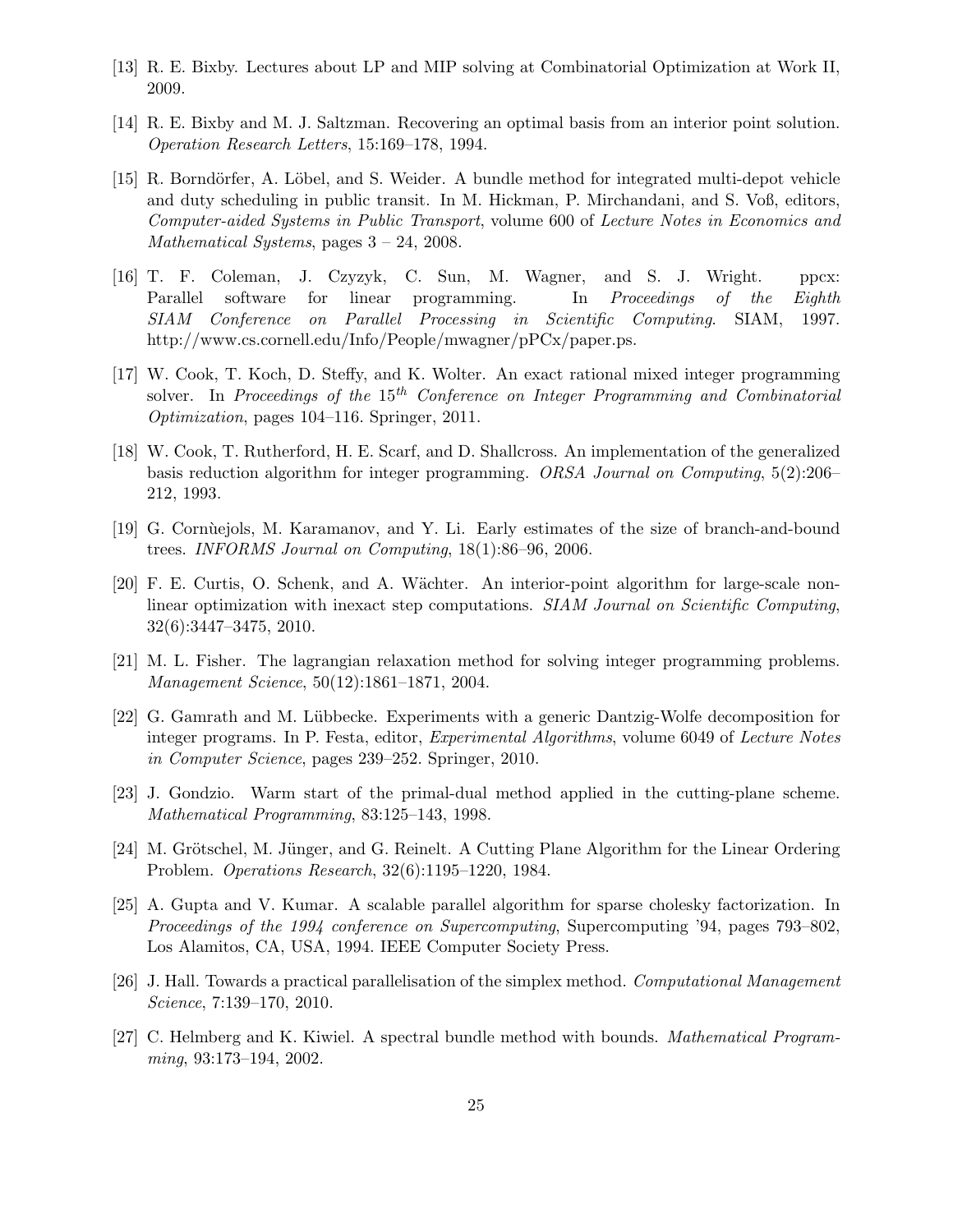- [28] I. D. Ivanov and E. de Klerk. Parallel implementation of a semidefinite programming solver based on CSDP in a distributed memory cluster. Technical Report CentER Discussion Paper 2007-20, Tilburg University, The Netherlands, 2007.
- [29] E. John and E. A. Yildirim. Implementation of warm-start strategies in interior-point methods for linear programming in fixed dimension. Computational Optimization and Applications, 41:151–183, 2008.
- [30] D. Klabjan, E. L. Johnson, and G. L. Nemhauser. A parallel primal-dual simplex algorithm. Operations Research Letters, 27(2):47–55, 2000.
- [31] T. Koch, T. Achterberg, E. Andersen, O. Bastert, T. Berthold, R. E. Bixby, E. Danna, G. Gamrath, A. M. Gleixner, S. Heinz, A. Lodi, H. Mittelmann, T. Ralphs, D. Salvagnin, D. E. Steffy, and K. Wolter. MIPLIB 2010. Mathematical Programming Computation, 3:103–163, 2011.
- [32] V. Kumar and V. N. Rao. Parallel depth-first search, part II: Analysis. International Journal of Parallel Programming, 16:501–519, 1987.
- [33] D. Levinthal. Performance analysis guide for Intel core i7 processor and Intel Xeon 5500 processors.
- [34] A. Mahajan and T. K. Ralphs. Experiments with branching using general disjunctions. In Proceedings of the Eleventh INFORMS Computing Society Meeting, pages 101–118, 2009.
- [35] A. Mahajan and T. K. Ralphs. On the Complexity of Selecting Disjunctions in Integer Programming. SIAM Journal on Optimization, 20(5):2181–2198, 2010.
- [36] Y. Makoto and K. Fujisawa. Efficient parallel software for large-scale semidefinite programs. In Proceedings of the 2010 IEEE Multi-conference on Systems and Control, Sept. 2010.
- [37] F. Margot. Symmetry in integer linear programming. In M. Jünger, T. Liebling, D. Naddef, G. Nemhauser, W. Pulleyblank, G. Reinelt, G. Rinaldi, and L. Wolsey, editors, Fifty Years of Integer Programming: 1958–2008, pages 647–686. Springer, 2010.
- [38] N. Megiddo. On finding primal- and dual-optimal bases. ORSA Journal on Computing, 3(1):63–65, 1991.
- [39] M. Olszewski, J. Ansel, and S. Amarasinghe. Kendo: efficient deterministic multithreading in software. SIGPLAN Not., 44:97–108, March 2009.
- [40] O. Y. Ozaltin, B. Hunsaker, and A. J. Schaefer. Predicting the solution time of branch-andbound algorithms for mixed-integer programs. INFORMS Journal on Computing, 23(3), 2011.
- [41] M. Padberg and G. Rinaldi. A branch-and-cut algorithm for the resolution of large-scale symmetric traveling salesman problems. *SIAM Rev.*, 33:60–100, February 1991.
- [42] W. Paper. SGI Altix global shared memory performance and productivity breakthroughs for the SGI Altix UV, Oct. 2010. http://www.sgi.com/pdfs/4250.pdf.
- [43] C. Phillips, J. Eckstein, and W. Hart. Massively parallel mixed-integer programming: Algorithms and applications. In M. Heroux, P. Raghavan, and H. Simon, editors, Parallel Processing for Scientific Computing, pages 323–340. SIAM Books, Philadelphia, PA, USA, 2006.